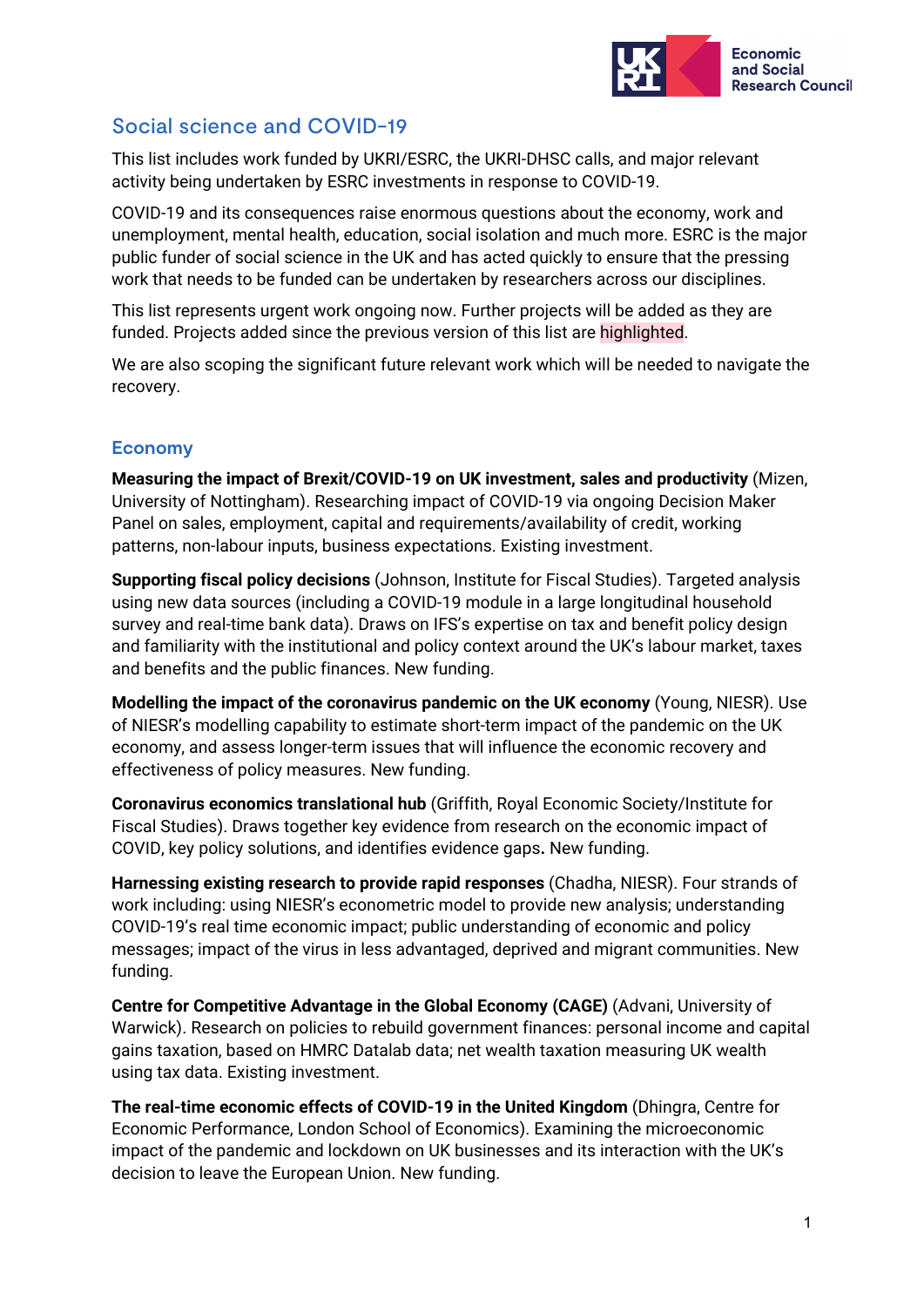

**Risk sharing mechanisms to mitigate the economic consequences of pandemics: mobilising insurance expertise and capital to provide solutions for the UK** (Jarzabkowski, City, University of London). Developing a novel risk-sharing mechanism to effectively share pandemic business interruption risk between UK businesses, insurers and government. New funding.

**Modelling the effects of pandemic control measures and financial support on businesses, regions and households** (Nesheim, Institute for Fiscal Studies and UCL). Building a sectoralregional model of the economy to assess the impacts of specific policy interventions and estimating a model of consumer behaviour to understand the effects of lockdown on households' spending decisions and living standards. New funding.

**The fiscal response to COVID-19: 'thinking big' on tax policy after the crisis** (Chamberlain, London School of Economics). Convening a network of world-leading tax experts to provide rapid-response evidence and recommendations to government on the case for introducing a new 'wealth tax' for the UK. New funding.

**COVID-19: tourism recovery, risk and uncertainty** (Williams, University of Surrey). Providing a new evidence base on tourist intentions to underpin more accurate demand forecasts, and more targeted market research and policy measures for UK tourism in the medium term COVID-19 landscape of risk and uncertainty. New funding.

**COVID-19: industry level origins of fluctuations in growth rates and economic welfare**  (Bhamra, Imperial College London). Estimating sector-level expected long-run growth rates and how they have changed in response to the COVID-19 shock. New funding.

**The economic linkages of COVID-19 across sectors and regions in the UK** (Perez-Sebastian, University of Hull). Testing the hypothesis that economic links among locations work as vectors for the disease and are an important factor for its spread. New funding.

**How the design of bankruptcy procedures impacts macroeconomic and employment outcomes in the post-COVID recovery period: lessons from previous crises** (Djankov, London School of Economics). Investigating how the design of bankruptcy procedures impacts macroeconomic outcomes, and whether the design should be different during times of economic distress. New funding.

**Did the furlough scheme and mortgage holidays prevent mortgage default?** (McGowan, University of Birmingham). Developing a model of mortgage default that incorporates the Coronavirus Job Retention Scheme (furlough) and the mortgage holiday policy to quantify how many mortgage defaults the policies prevented. New funding.

**The sectoral economic impacts of COVID-19 on the tourism economy: a regional analysis focussed on Scotland** (Allan, University of Strathclyde). Analysing the economic impact of COVID-19 on the tourism economy with a focus on Scotland with the aim of providing urgently required economic analysis to the key stakeholders in the Scottish tourism industry at national and sub-national levels. New funding.

**COVID and the UK nations' fiscal frameworks: impacts, performance and lessons** (Eiser, University of Strathclyde). Considering how current fiscal frameworks are affecting the UK's devolved governments' ability to respond effectively to the crisis and appraising options for reform of these frameworks to enhance the capacity of devolved governments to support recovery from the pandemic. New funding.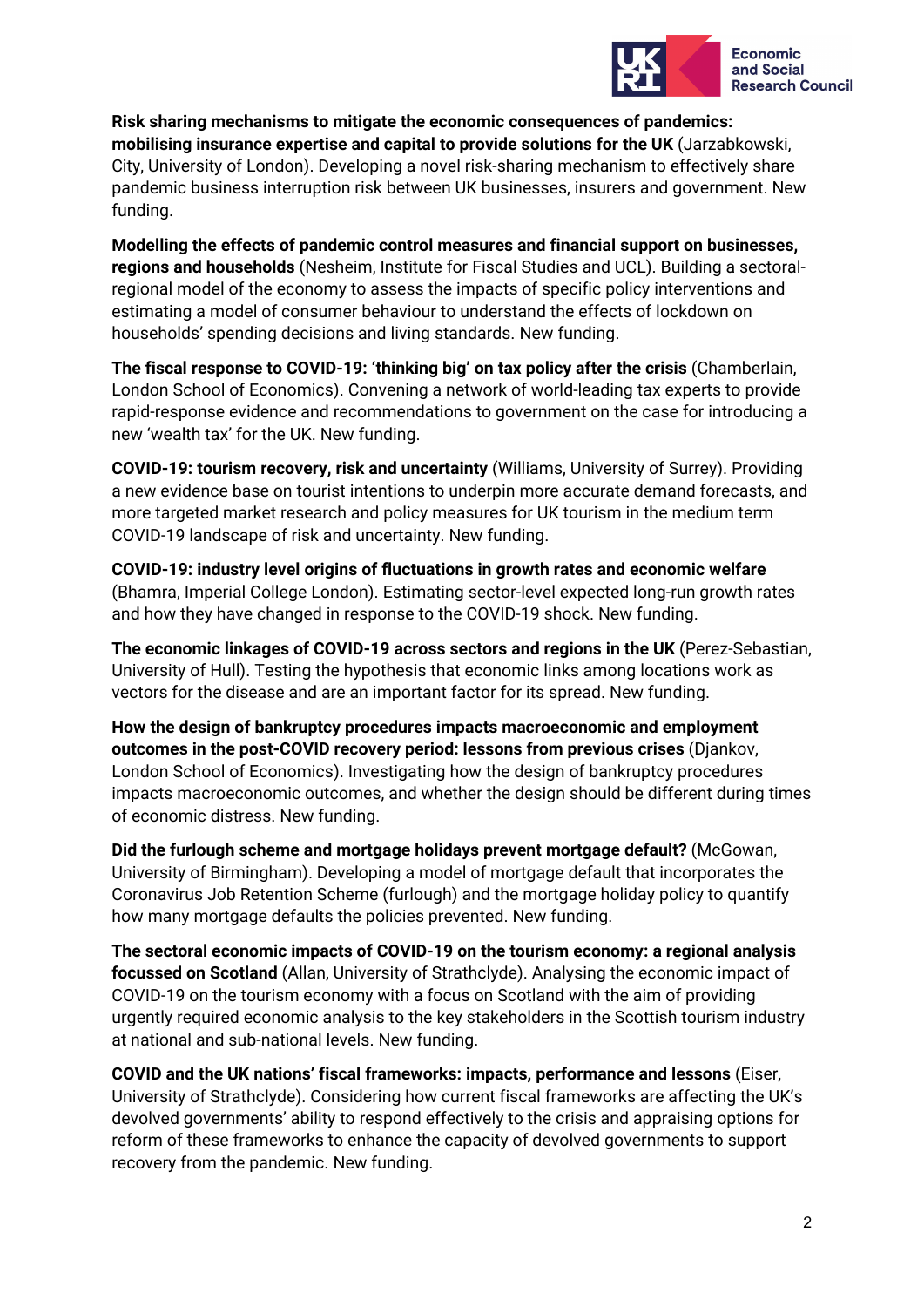

### **Employment**

**The impact of COVID-19 on economic inequality and employment progression** (Adams-Prassl, University of Oxford). Five additional survey waves to gather data on the impacts of the crisis on different workers and to evaluate the effectiveness of different policies aimed to smooth the effect of containment measures on living standards. New funding.

**Self-employed and COVID-19** (Machin, Centre for Economic Performance). Will monitor and quantify the effect of the pandemic on the self-employed and provide timely and policyrelevant information to support government decisions. New funding.

**Where does work belong anymore? The impact of the COVID-19 pandemic on working in the UK** (Marks, University of Stirling). This study researches home-based working and interrelated issues, including organisational support, caring responsibilities, domestic relationships and psychological wellbeing. This project is designed to help understand the management of work and productivity in a crisis, providing a benchmark for understanding the impact and responses of both individuals and businesses. New funding.

**The impact of economic and social changes arising from COVID-19 on foundational sectors** (including food delivery and social care) (Jones, WISERD, Cardiff University). Existing investment.

**Practices and combinations of practices for health and wellbeing at work** (Daniels, University of East Anglia). Collecting data on how occupational health and wellbeing services are adjusting through a longitudinal case study. Existing investment.

**Rescuing a 'sick' labour market: using online vacancy data to track COVID-19's economic impact** (Draca, University of Warwick). Identifying the impact of COVID-19 and consequent lockdown measures on labour demand, using unique real-time data on UK online job postings, combined with text analysis and causal econometric research designs. New funding.

**Addressing inclusivity in the spatial and social impacts of COVID-19 on the self-employed in the UK** (Reuschke, University of Southampton). Investigating the disparate spatial and social impacts of COVID-19 on the self-employed. New funding.

**How is the COVID-19 accidental experiment around working from home changing the way the UK will work after lockdown?** (Parry, University of Southampton). Exploring how the pandemic has influenced different sectors in the UK, the longer-term implications of working from home, and which new behaviours and working practices will remain and which should be encouraged. New funding.

**The economic, social, and cultural impact of the COVID-19 pandemic on independent arts workers in the United Kingdom** (Maples, University of Essex). Examining the economic, cultural and social impact of COVID-19 on independent arts workers and the organisations that serve them, with the aim of informing strategies for sector recovery. New funding.

**Tracking public attitudes and preferences for post-COVID-19 labour migration policies** (Broadhead, University of Oxford). To track how the public perceives low- and high-skilled migrant workers in essential and non-essential occupations over the coming year, and whether these translate into changes in policy preferences that prioritise some groups over others. New funding.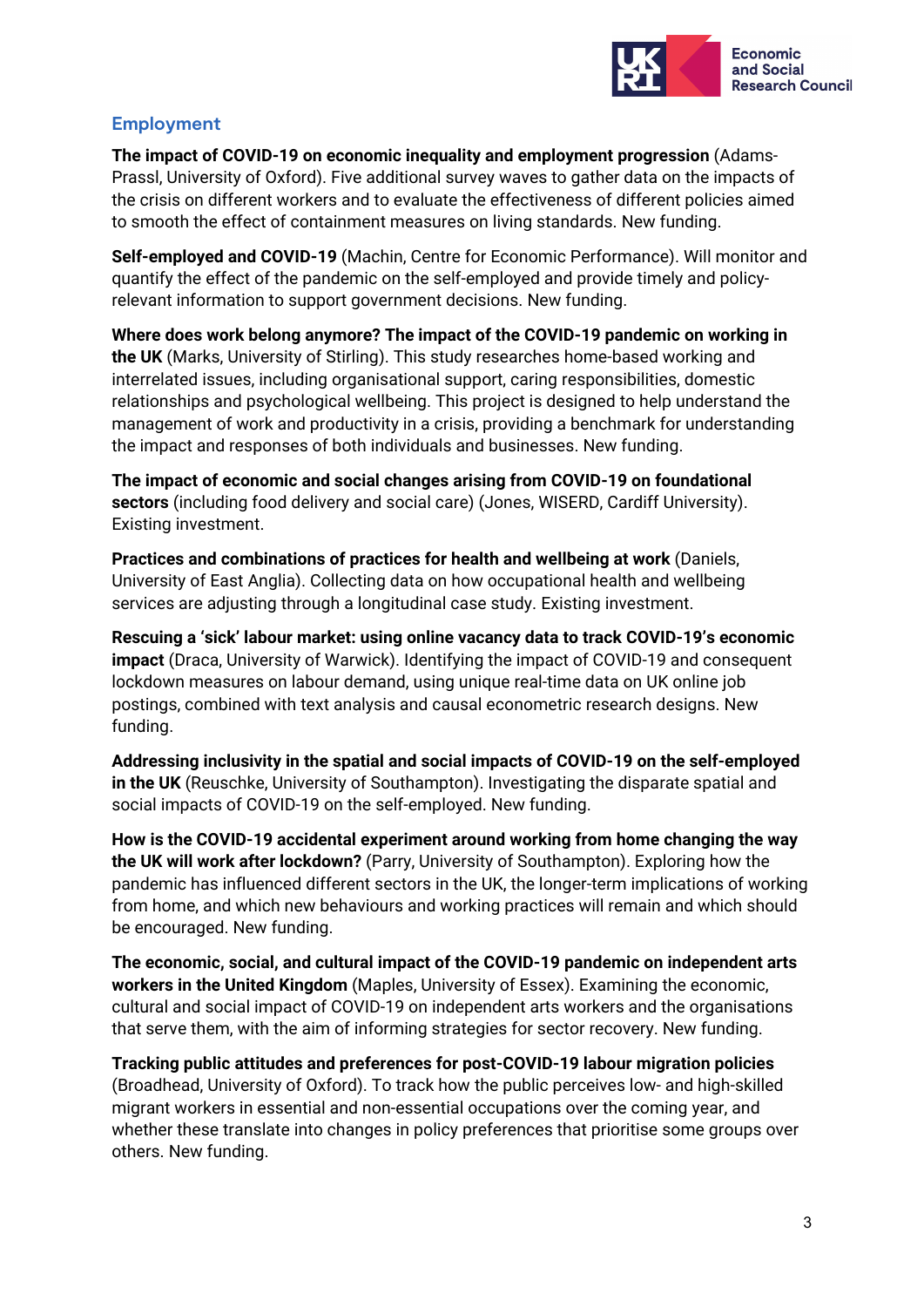

**Investigating the monetisation of live streams of musical performances in the wake of COVID-19** (Haferkorn, Middlesex University). Investigating optimum ways of monetising livestreamed performances, enabling musicians to quickly and effectively access new income streams. New funding.

**The impact of COVID-19 on recent graduates' career decisions and outcomes** (Tomlinson, University of Southampton). Investigating how the COVID-19 crisis is experienced across the most recent graduate population, its impacts on their career behaviour and outcomes and which graduates may be most affected. New funding.

**Health, social, economic and cultural impacts of COVID-19 on migrant essential workers in the UK** (Wright, University of Glasgow). Investigating the health, social, economic and cultural impacts of COVID-19 on the migrant essential workforce and how these might impact on their continued stay in the UK. New funding.

**The impact of COVID-19 on unemployment and earnings inequality** (Carrillo Tudela, University of Essex). Evaluating how effective different labour market policies are at reducing the impact of the pandemic on unemployment and earnings inequality. New funding.

**Occupational changes and skill mismatch following COVID-19: implications for graduates in the UK** (Robinson, University of Kent). Investigating how the distribution of workers across occupations has changed during the COVID pandemic, and how such changes have affected the match between workers' education and the requirements of a particular occupation. New funding.

**The Coronavirus Job Retention Scheme and employer perceptions of part-time working: the implications for economic recovery and future working** (Kelliher, Cranfield University). Examining employers' experiences of using part-time working under the Coronavirus Job Retention Scheme and whether they have changed employers' perceptions of the feasibility of part-time working. New funding.

**Adapting offices to support COVID-19 secure workplaces and emerging work patterns** (Davis, University of Leeds). Supporting economic recovery by identifying effective office design and adaptation of work practices to maximise gains and minimise downsides from remote and hybrid working. New funding.

#### **Effects on businesses and their responses including relationships with workers**

**Measuring the effects of COVID-19 on businesses and the economy** (Mizen, University of Nottingham). The project draws on the ongoing Decision Maker Panel to gather fortnightly/monthly data on the business response to COVID-19, feeding into the Bank policy committees. The project is creating a data archive of a matched dataset using ONS surveys to provide detailed analysis of employment, investment and sales growth. It will also assess the resilience to shocks from a survey focused on management practices. New funding.

**Understanding and explaining management practices to promote higher productivity in UK businesses** (Riley, NIESR). Extending ONS-Economic Statistics Centre of Excellence (ESCoE), Management and Expectations Survey (MES) of ~25,000 businesses with 10+ employees drawn from and linked to the 2016 Annual Business Survey sample. Existing investment.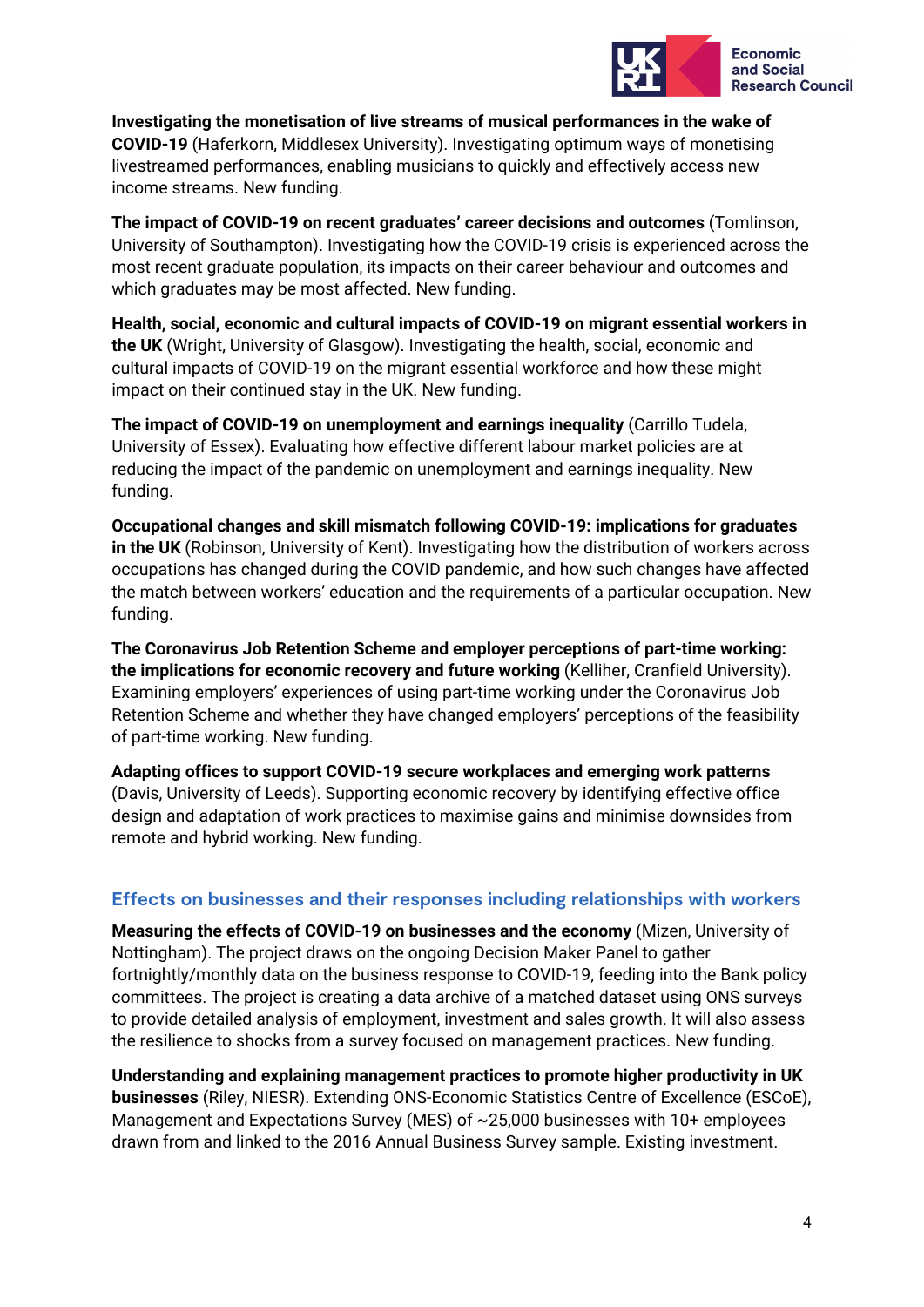

**Gig workers: unsung heroes and a strategic role in the UK national response to the COVID-19 pandemic** (van Tongeren, University of Manchester) This project researches different risk mitigation measures and social distancing strategies to understand how delivery workers contribute to the UK's national response by delivering to households and how they could potentially contribute to transmission. New funding.

**Young graduates' engagement in new training** (Del Bono, Research Centre on Micro-Social Change (MiSoC), University of Essex). To what extent have young graduates engaged in new training as a result of the impact of the pandemic on the jobs market. Existing investment.

**Real-time evaluation of the effects of COVID-19 and policy responses on consumer and small business finances** (Stewart, University of Warwick). Creation of a new real-time economic characterisation of consumer and firm behaviour using mass transaction data. New funding.

**Entrepreneurial resiliency, innovation, and change during the COVID-19 crisis** (Spigel, University of Edinburgh Business School). Production of rapid information to help entrepreneurs and policymakers understand how the impacts of the crisis change over time and how firms can build strategic resiliency in the face of an unprecedented crisis. New funding.

**Waste management during the COVID-19 outbreak: investigating a critical sector in crisis** (Balayannis, University of Exeter). Investigating how this critical sector is responding to, and affected by, COVID-19 — particularly in terms of the safety of its workers. New funding.

**Resilience of the UK seafood system to the COVID-19 disruption (RiseUp)** (Franco, Scottish Association for Marine Science). Collecting evidence on the impacts of COVID-19 disruption across the UK seafood industry, how these are managed by businesses and how impacts are propagating through the supply network. New funding.

**Quantifying and simulating the impact of social distancing policies on firm-level productivity** (Fetzer, University of Warwick). Analysing the impact of social distancing policies in the workplace in the UK on firm and organisation level productivity. New funding.

**Understanding the impact of the COVID-19 crisis on UK manufacturing and identifying priorities for renewal through innovation** (MacBryde, University of Strathclyde). Addressing and mitigating the social and economic impacts of the COVID-19 pandemic on the UK manufacturing industry. New funding.

**Business creation in the UK** (Savagar, University of Kent). Constructing and analysing a population-wide dataset of new company registrations in the UK using Companies House administrative data to understand the economic implications of COVID-19 on geographic regions and economic sectors of the UK. New funding.

**The role of health and safety representatives in COVID-19** (Moore, University of Greenwich). Identifying the role that health and safety representatives have played during COVID-19, lessons learned and best practice for future waves or pandemics. New funding.

**Understanding the financial impact of COVID-19 on the UK care home sector implications for businesses and the workforce** (Fotaki, University of Warwick). Addressing the impact of COVID-19 on the care home sector and assessing its financial viability as well as requirements for recovery and resilience. New funding.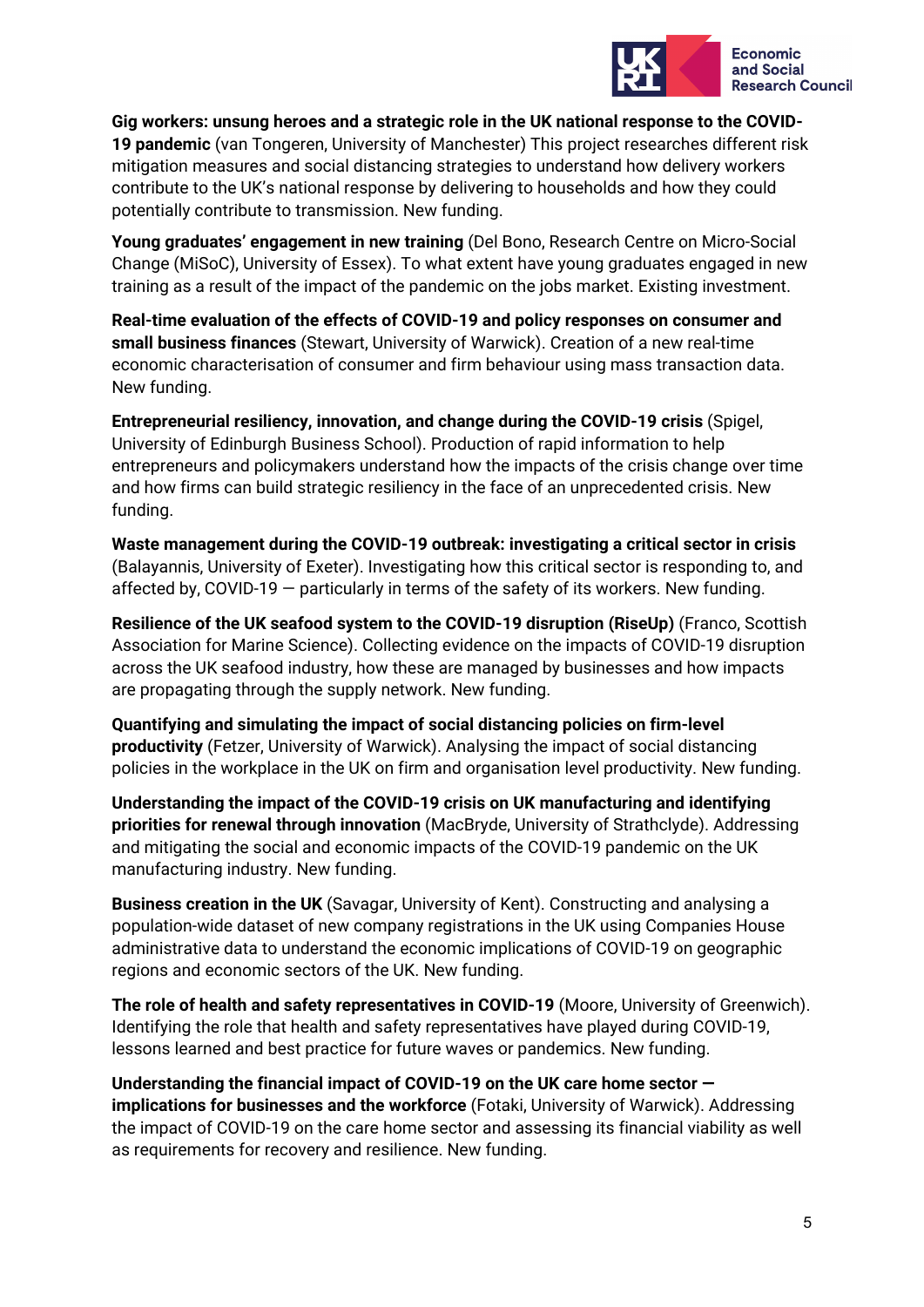

**Counting the costs of COVID-19 on professional football clubs and their communities** (Plumley, Sheffield Hallam University). Analysing the financial impact of COVID-19 on professional football clubs in England and the wider impact on their communities. New funding.

### **Responses by SMEs**

**Impact of COVID-19 on staff mental health and well-being in SMEs: strategies and interventions to support workforce and boost productivity** (Kumar Dey, Aston University). Research on mental health and productivity within small and medium sized enterprises (SMEs). New funding.

**From productivity to prosperity** (Driffield, University of Warwick). Analysing impact on small firms and supply chains. Existing investment.

**Supporting the SME response to COVID-19: survey on technology adoption** (Overman, London School of Economics). Undertaking a survey of SMEs across the UK to shed light on the extent to which SMEs have been adopting technologies or organisational practices that we might consider to be "productivity enhancing". New funding.

**UK SMEs: quantifying their pandemic risk and credit risk exposures in the wake of the COVID-19 crisis** (Duygun, University of Nottingham). Using Artificial intelligence techniques to quantify the pandemic risk exposure of SMEs through constructing a novel Pandemic Risk Index and to assess SMEs' credit risk accurately and efficiently by developing a novel Python programme suite. New funding.

**SMEs and the macroeconomic response to COVID-19** (Duncan, University of Kent). Studying the effects of lockdown and other UK government policy responses on small and medium enterprises by incorporating SMEs into a general equilibrium model of the UK economy. New funding.

**Small and medium enterprises' (SMEs) digital footprints and its ethical implications during COVID-19 outbreak and beyond** (Arda, Brunel University London). Developing an analytical framework that can help SMEs to better understand their digital footprints and their ethical implications. New funding.

**Developing a resilience framework and toolkit for UK creative micro-businesses as a route to recovery from the COVID-19 pandemic** (Virani, University of the West of England). Designing and assessing the efficacy of a resilience framework and toolkit for creative micro-businesses across the UK as a way to aid in the creative sector's recovery from the crisis. New funding.

**Influencing policy and practice through examining UK small business understanding of and response to COVID-19 regulation and guidance** (Richter, Newcastle University). Undertaking a large-scale survey with follow-up interviews to understand how small businesses receive, understand and act on the UK's regulatory response to the pandemic and the financial, legal, and emotional costs of complying with this regulatory challenge. New funding.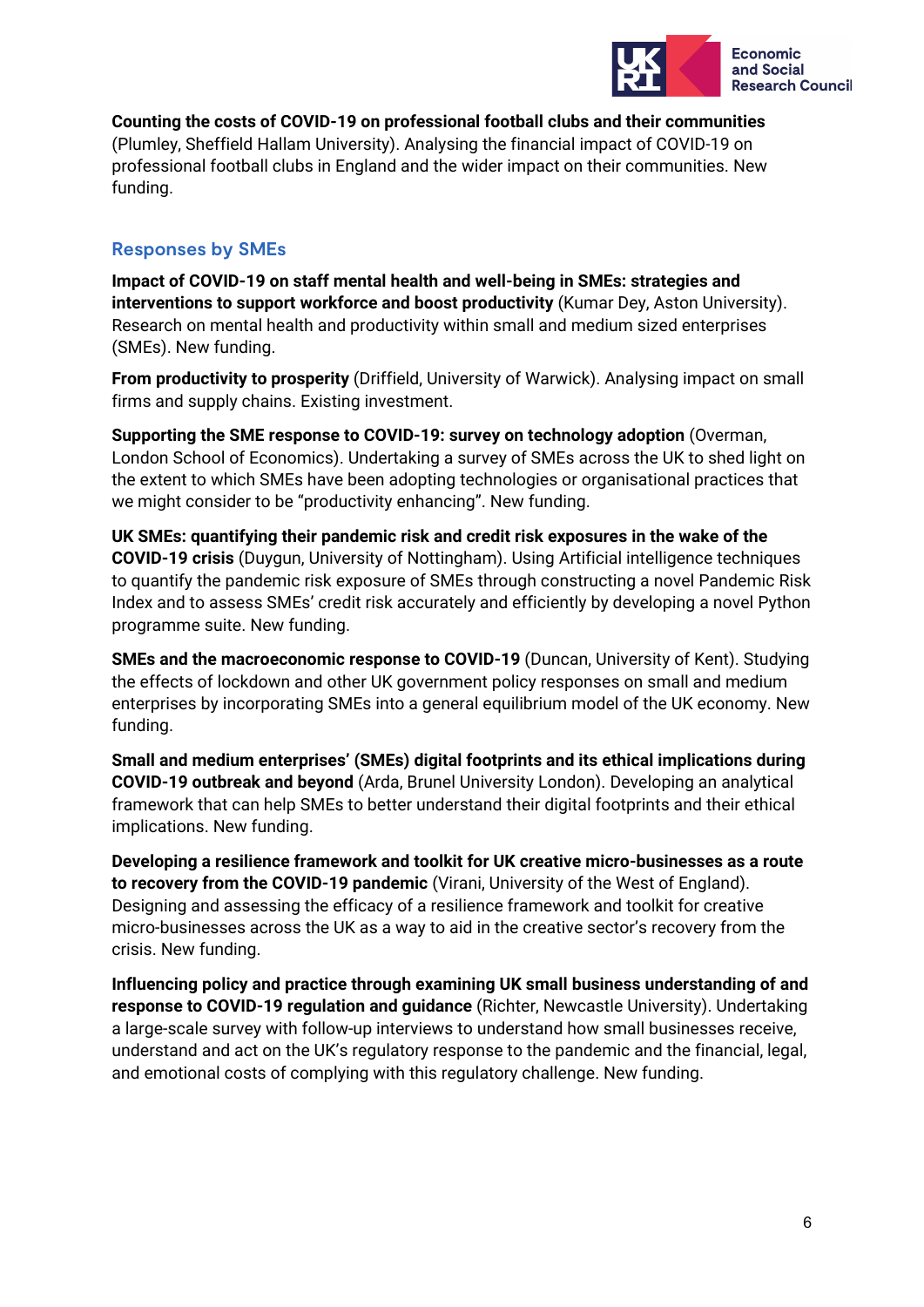

#### **Place**

**What Works Centre for Local Economic Growth** (Overman, London School of Economics). Research on the evidence to help places rebuild their economies and identify the leading indicators that might help them understand the impact of the pandemic on different areas. Existing investment.

**WISERD** (Jones, Cardiff University). The role of City Regions and place based polices in supporting and renewing local economies in the aftermath of COVID-19. Existing investment.

**The geography of post COVID-19 shutdown recovery risk in UK economic activity. Implications for recovery inequality and targeted stimulus** (Matheson, University of Sheffield). Producing data measuring the shock, the multiplier, and the COVID-19 shutdown recovery risk for UK neighbourhoods. New funding.

**Locked down, locked out? Local partnership resilience in the COVID-19 pandemic** (Buchan, Edinburgh Napier University). Investigating local partnerships and their adaptations to the pandemic, allowing new and innovative responses to be identified and promoted, to mitigate the impact of Covid-19 and other crises on the most disadvantaged groups. New funding.

### **Supply chains**

**Food system impacts of COVID-19** (Winter, University of Exeter). This research examines the extent of continuity and dislocation in the supply chain across different foods, including changes in routes to markets, the barriers to change, and the regulations, incentives, investments or interventions which might be required to optimise supply chain adjustments and ensure fairness. New funding.

**COVID-19: food and nutrition security during and after the COVID-19 pandemic** (Rivington, James Hutton Institute). The aim of this study is to conduct an initial rapid food and nutrition security risk assessment and explore options for changes in agricultural production, trade and distribution to protect food and nutrition security without jeopardising wider ecological and climate goals.

**Feeding the nation: seasonal migrant workers and food security during the COVID-19 pandemic** (Barbulescu, University of Leeds). Examining the recruitment and experiences of seasonal agricultural migrant workers throughout harvest seasons 2020 and 2021. New funding.

### **Medical and healthcare**

**Remote-by-default care in the COVID-19 pandemic: addressing the micro-, meso-, and macro-level challenges of a radical new service model** (Greenhalgh, University of Oxford). Researching micro- (technical tools, clinical techniques), meso- (organisational change) and macro (national infrastructure) aspects of new remote service model in primary care to understand/disseminate best practice. New funding.

**Rapid evaluation of the COVID-19 pandemic response in palliative and end of life care: national delivery, workforce and symptom management (CovPall)** (Higginson, King's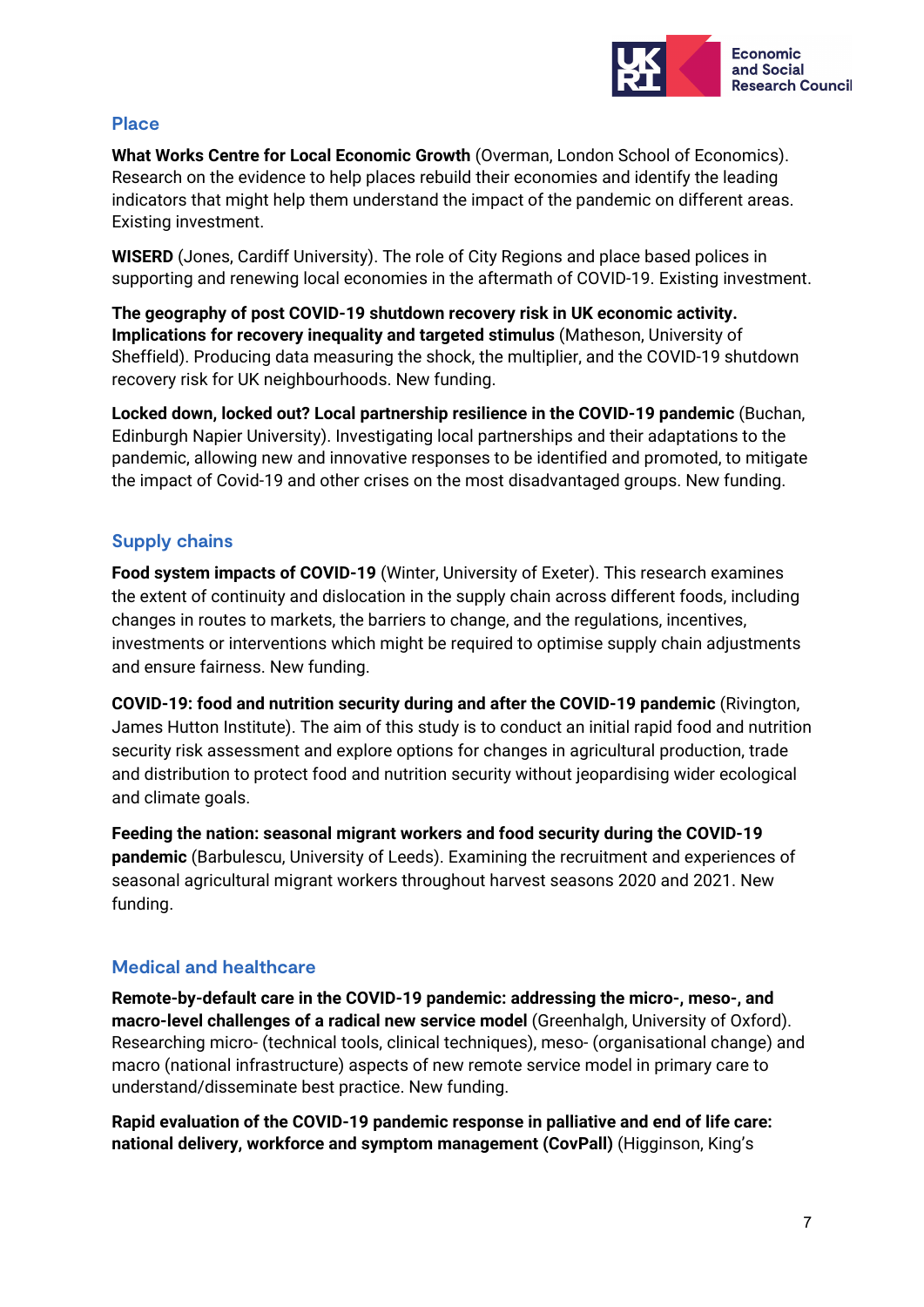

College London). This project rapidly evaluates the palliative care response to COVID-19 to improve care. New funding.

**COVID-19: safety and personalisation for UK maternity care provision during and after a pandemic** (Downe, University of Central Lancashire). Identification of which organisational responses have worked best for maternity care organisation during COVID-19. New funding.

**Necessary discussions: advance care planning for nursing homes in a COVID-19 outbreak** (Brazil, Queens University Belfast)**.** Develop and evaluate an online advance care planning (ACP) COVID-centric intervention for nursing homes during a COVID-19 outbreak to improve care at the end of life. New funding.

**Supporting family carers in making decisions for older relatives with dementia** (Davies, University College London) This project will produce an evidence-based decision aid for family carers and people with dementia for use in the management of COVID-19. New funding.

**DETERMIND** (Banerjee, University of Plymouth). Developing new empirical data on how best to support dementia sufferers and their carers and identifying predictors of better and worse outcomes. The project will generate practical guidance for services and families on how best to support people with dementia and carers. Existing investment.

**DETERMIND-C19: impact of COVID-19 on people newly diagnosed with dementia and their family carers, a mixed method study nested in DETERMIND** (Banerjee, University of Plymouth). Examining how a group of 266 people newly diagnosed with a range of severities of dementia in the months before the COVID-19 lockdown and their carers have been affected by COVID-19 and the predictors of better and worse outcomes. New funding.

**Identifying and mitigating the individual and dyadic impact of COVID-19 and life under physical distancing on people with dementia and carers (INCLUDE)** (Clare, University of Exeter). Understanding the impact of the Covid-19 epidemic and the resulting restrictions on people with dementia and their carers, and developing resources to address the negative and potentially harmful effects of this situation. New funding.

**Understanding the impacts of COVID-19 on the provision of NHS health care and patient outcomes** (Propper, Imperial College London). Providing a detailed description of the extent to which non-COVID-19 NHS activity has been affected by COVID-19, who is most affected, and how patient outcomes have changed. New funding.

**Rapidly formed COVID-19 teams in the NHS: implications for leadership, team-working, career intentions and individual mental health** (Connelly, Oxford Brookes University). Examining how non-technical factors for healthcare delivery (leadership, social support and cohesion, communication, shared mental models, co-ordination) and expected moderating factors (occupational background, preparedness, work-life balance, home situation, proximity, workforce allocation models) impact on perceived COVID-teamworking and performance, individual team member wellbeing and team member employment retention intentions. New funding.

**Exploring remote working practices for patient public involvement and engagement in health and social care research — responding to COVID-19 and rising health inequalities** (Frith, University of Liverpool). Facilitating and improving ways of doing patient public involvement and engagement remotely and increasing the diversity of public contributors in health and social care research. New funding.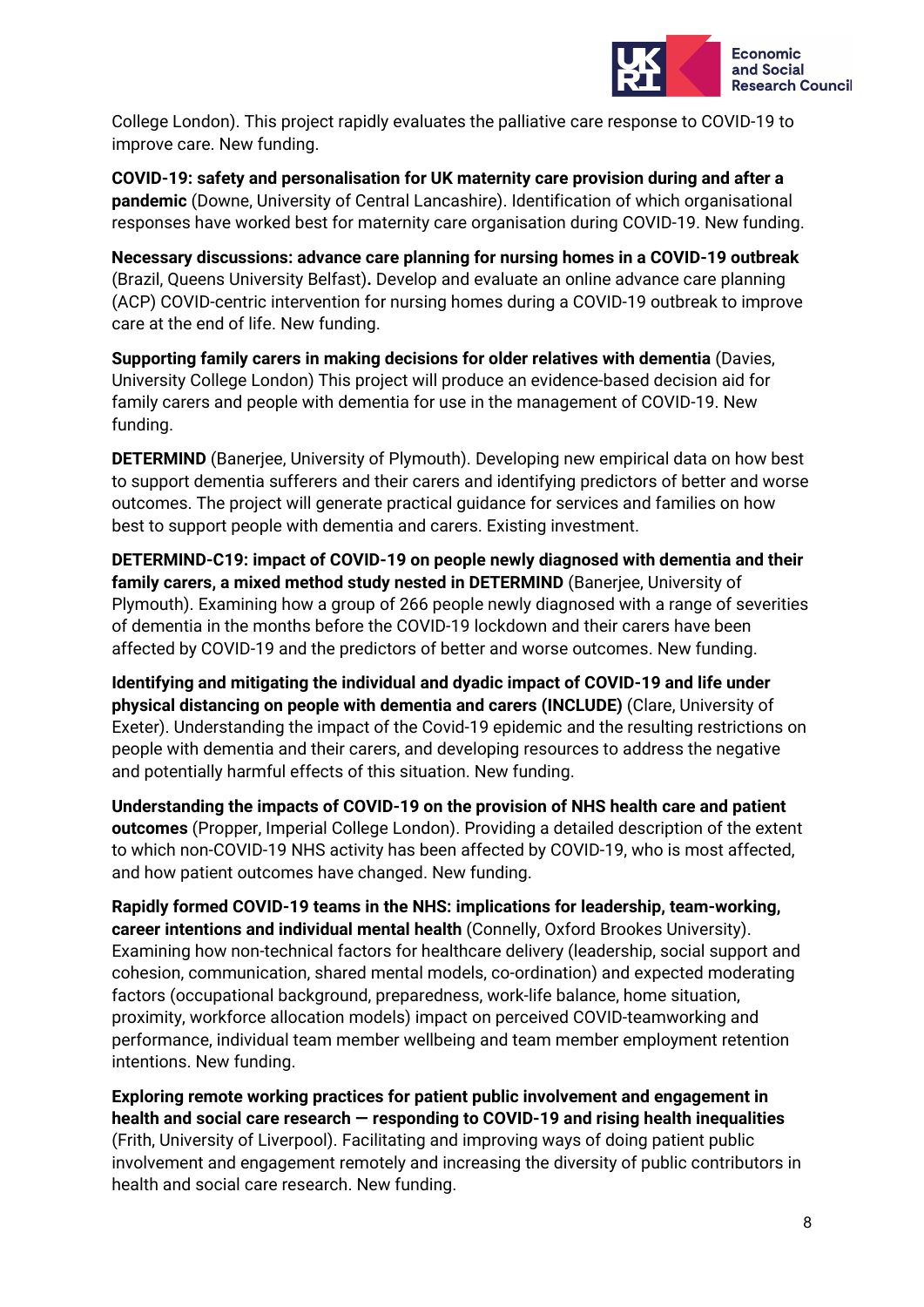

**Experiences of COVID-19 and recovery: learning from polyphonic voices for communities, policy makers and health and social care providers** (Ziebland, University of Oxford). Documenting and understanding experiences of living through COVID-19 to provide publicfacing resources for information and support. New funding.

**Establishing the impact of COVID-19 on the health of domiciliary care workers in Wales: developing a model for UK service planning and carer support** (Robling, Cardiff University). Generating rapid high-quality evidence on the impact of COVID-19 on the health of domiciliary care workers to inform public health interventions for safer working practice and additional support for care workers. New funding.

**Should I stay or should I go? NHS staff retention in a post COVID-19 world, challenges and prospects** (Weyman, University of Bath). Examining the impact of the acute demand for NHS services during spring 2020, and the unknowable profile of demand over coming months on NHS staff resilience and associated impacts on their health and wellbeing. New funding.

**Sharing the diagnosis of dementia in the post-COVID clinic: patient and practitioner perspectives** (Russ, University of Edinburgh). Understanding experiences of delivering and receiving a dementia diagnosis during COVID-19 through the exploration of emotional impact, practical impact and ethical considerations. New funding.

### **Care homes and adult social care**

**Burden and impact in care homes** (Shallcross, University College London). This project aims to support the management of COVID-19 in care homes by establishing a real-time surveillance system using data from a large care home chain and a virtual stakeholder network to expedite rapid learning during the pandemic and ensure pragmatic solutions are widely disseminated. New funding.

**Understanding and improving antimicrobial prescribing in care homes: a multidisciplinary approach** (Dickson, University of Dundee). Working with care home staff on COVID-19 including an in-depth case study and a survey of care home staff and GPs who prescribe for care home residents. Existing investment.

**WISERD** (Jones, Cardiff University). Spatial inequalities in access to residential care homes in Wales and a detailed case study in the area covered by the Regional Partnership Board in West Wales. Analysis of how the legal and policy context related to third sector adult social care provision has changed in light of the pandemic, and how third sector care providers have responded. Existing investment.

**Supporting adult social care innovation** (Malley, London School of Economics). Researching adult social care, how adult social care organisations are engaging with the NHS and changes in care delivery during the pandemic. Existing investment.

**The impact and implications of COVID-19 on the relational, social, and healthcare experiences of hospice care in the West Midlands** (MacArtney, University of Warwick). Identifying nationally relevant recommendations to mitigate adverse relational, social and healthcare impacts of COVID-19 upon hospice services for vulnerable service users and those that care for them. New funding.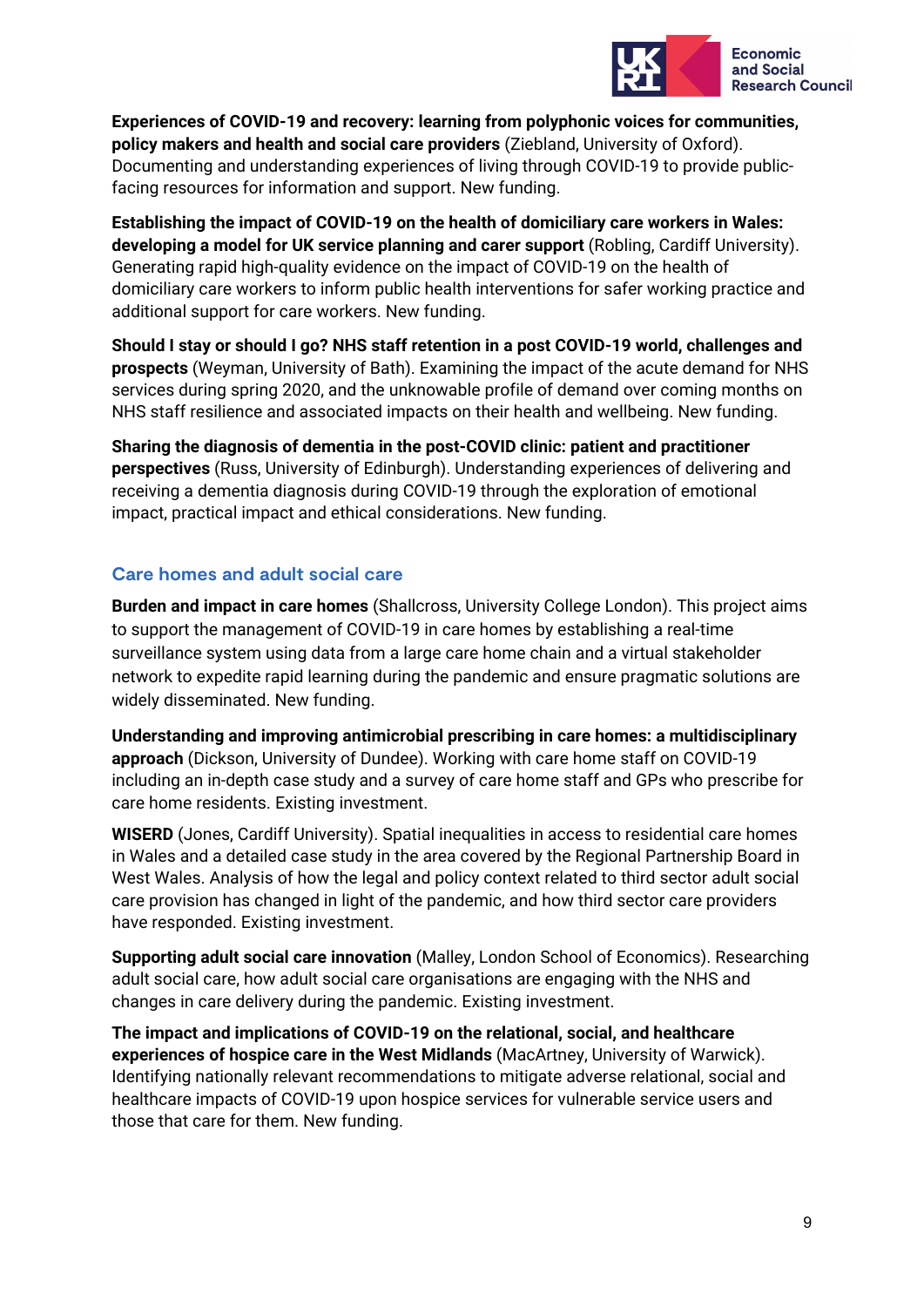

### **Education**

**Identifying effective remote literacy teaching methods for primary-aged children** (Jones, Bangor University). This project researches effective remote, evidence-based literacy instruction for primary-aged children, across a range of literacy abilities, in order to mitigate the negative effect of school closure. New funding.

**The effects of social distancing policies on children's language development, sleep and executive functions** (Gonzalez-Gomez, Oxford Brookes University). This project follows up a UK-wide cohort of children aged 8 to 36 months to capture changes in key environmental variables and measure their impact on children's vocabulary size and executive function. New funding.

**A duty of care and a duty to teach: educational priorities in response to the COVID-19 lockdown** (Moss, UCL Institute of Education). This research explores the challenges the pandemic sets primary schools, using surveys and telephone interviews to analyse how teachers weigh a duty of care (for their pupils' well-being and welfare) and a duty to teach (given their responsibilities for curriculum delivery). New funding.

**Assessing the impact of COVID-19 on young peoples' learning, motivation, wellbeing, and aspirations using a representative probability panel** (Macmillan, University College London). Collecting and analysing high-quality data on young people (ages 12-19) in England using an existing representative sample to assess the impact of the cancellation of exams and home learning experiences during the COVID-19 pandemic on pupils' learning, motivation, wellbeing, and aspirations. New funding.

**The impact of COVID-19 related school closures on foundation skills in reception children**  (Nash, University of Leeds). Analysing the impact of school closures on pupils who are at the important transition point between reception and Year 1. New funding.

**Mind the gap: educational inequalities during COVID-19** (Rabe, University of Essex). Analysing the effects of the COVID-19 pandemic on educational outcomes with a view to understanding whether some groups of students have been more negatively affected than others, including by students' gender, socio-economic background and ethnicity. New funding.

**Augmented feedback to enhance motor and artistic learning during social distancing** (Versace, Queen Mary, University of London). Validating the efficacy of different remote teaching methods and tools on physical and artistic training, including artificial intelligence augmented feedback. New funding.

**Investigating how nurse education prior to and during COVID prepares nurses for the pandemic: an analysis of what works** (Malone, Oxford Brookes University). Analysing student nurses' experiences of education both before and during the pandemic (including between the first and second waves) and their experience of on-line learning. New funding.

**Essential experiences in science: addressing the gap in primary enquiry-based practical science created by lockdown and aiding school recovery** (Billingsley, Canterbury Christ Church University). Discovering best practice and testing the efficacy of interventions on children's enquiry skills, scientific literacy, science capital, academic self-concept and attitudes to learning. New funding.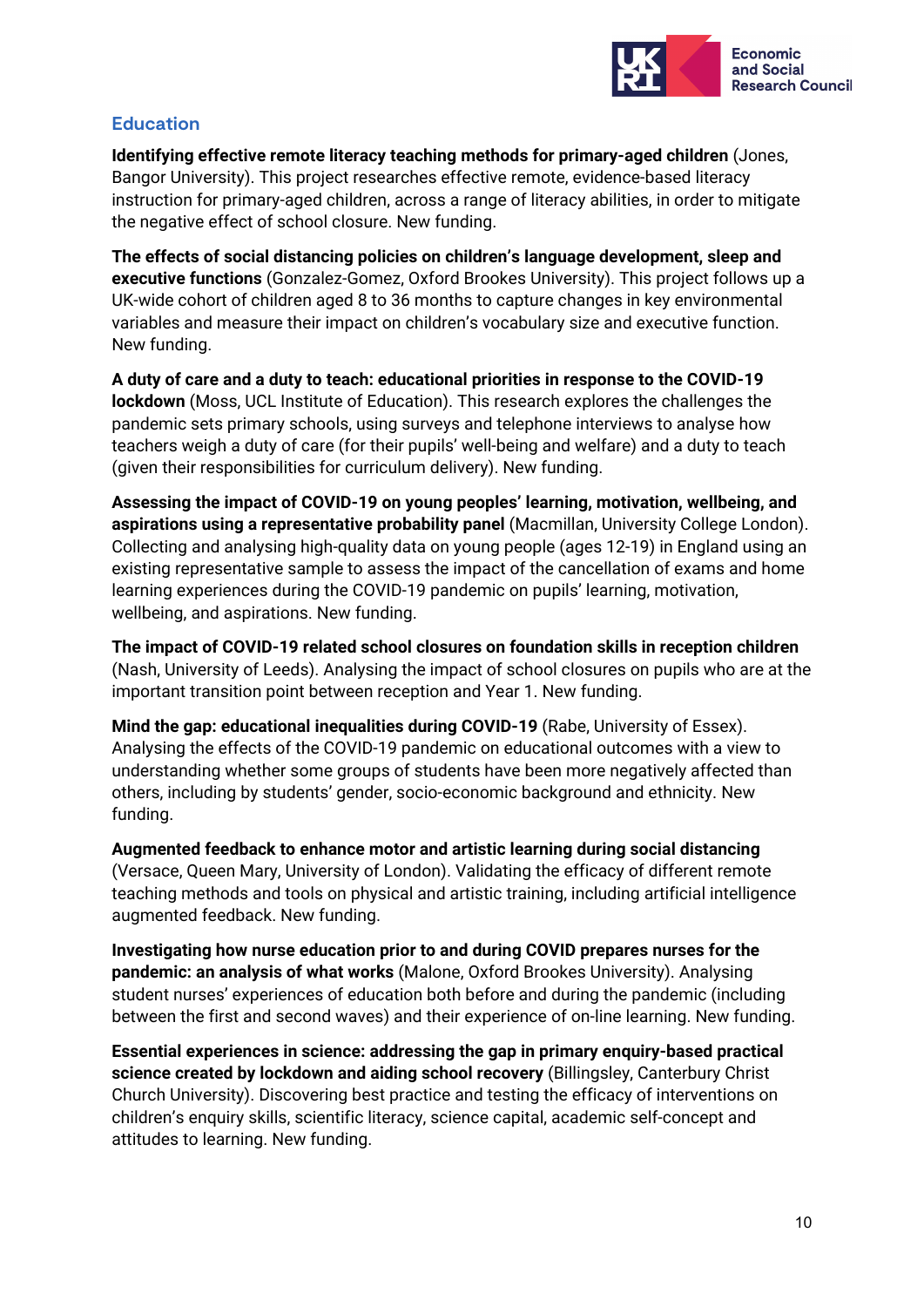

**Leading school learning through COVID-19 and beyond: online learning and strategic planning through and post lockdown in English secondary schools** (Baxter, Open University). Investigating how school leaders in state secondary schools in England are strategically planning for the management of online learning over the next 2 years, and how this builds on current practices. New funding.

**Mapping spatial practices and social distancing in smart schools: sensory and digital ethnographic methods** (de Freitas, Manchester Metropolitan University). Combining sensory ethnographic methods with social mapping methods to generate dynamic maps which will offer time-lapse representations of how staff and students experience school buildings, shedding light on problematic spaces in the built environment. New funding.

**Student to degree mismatch: the role of schools and the impact of disruption from COVID-19** (Wyness, UCL Institute of Education). Examining the impact of exam cancellations on student to course mismatch and the characteristics of mismatched students (by school type and SES) in 2020 versus 2019, and providing new evidence on the consequences of mismatch for degree outcomes. New funding.

**School attendance among children with neurodevelopmental conditions a year after the COVID-19 pandemic** (Totsika, University College London). Investigating how the disruptive effects of COVID-19 might relate to school attendance among children with neurodevelopmental conditions one year after the pandemic started. New funding.

**Unmasking educational inequalities: the impact of COVID-19 on deaf students in higher education** (Obasi, University of the West of Scotland). Examining institutional responses to COVID-19 — such as remote working, online teaching, facial coverings, online induction and extra-curricula activities — and the impact these responses had on deaf students' experiences. New funding.

**Mitigating the impact of COVID-19 disruption on the quality and retention of trainee and newly qualified secondary school teachers** (Gibbons, King's College London). Documenting the impact of the substantial changes and sustained disruption caused by COVID-19 to the development of secondary school teachers during their training and newly qualified teacher (NQT) years, and producing a set of recommendations to enhance teacher quality and retention. New funding.

**Learning inequalities during the COVID-19 pandemic: a longitudinal analysis using the UK Understanding Society 2020 and 2021 data** (Pensiero, University of Southampton). Analysing whether the uptake of schoolwork changed between the first and the second school closure and whether the gap between advantaged and disadvantaged families in schoolwork has narrowed or widened. New funding.

**Learning through disruption: rebuilding primary education using local knowledge** (Moss, University College London). Informing public debate on how the monies committed to the Education Recovery Fund can best be used to support pupils in primary schools in the aftermath of the pandemic. New funding.

### **Other public services**

**Child protection and social distancing: improving the capacity of social workers to keep children safe during the COVID-19 pandemic** (Ferguson, University of Birmingham). The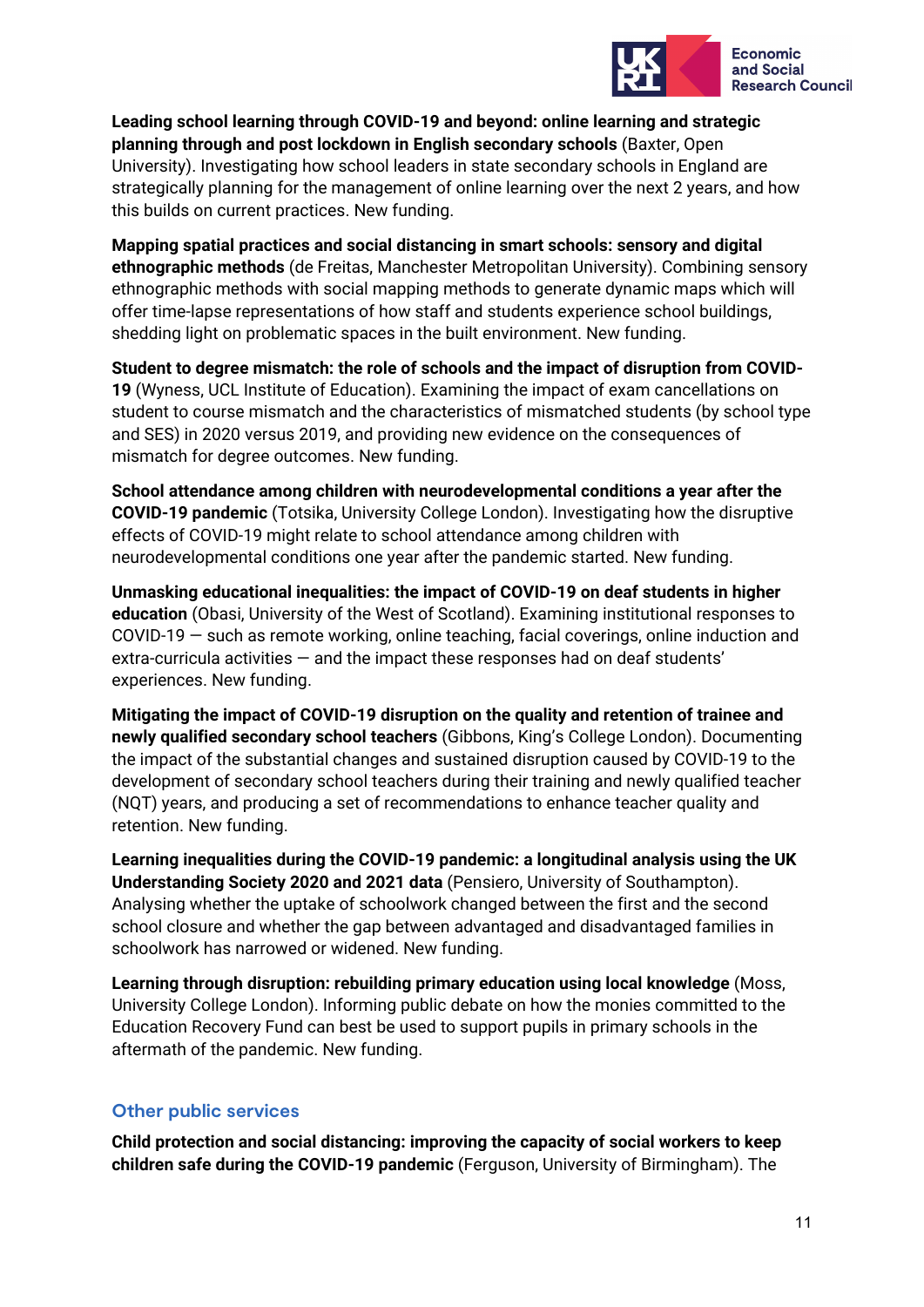

project explores the impact of the COVID-19 pandemic on child protection, social workers and service users, with specific reference to the novel use of digital technologies in a period of institutionalised social distancing. New funding.

**Welfare at a (social) distance: accessing social security and employment support during the COVID-19 crisis and its aftermath** (Scullion, University of Salford). This project will provide rapid evidence on how the benefits system is meeting the challenges resulting from the pandemic. New funding.

**COVID-19 and councils' finances: understanding risks and impacts & improving policy**  (Phillips, Institute for Fiscal Studies). Analysing population and financial risks facing English councils, changes in residents' incomes and spending, and how different English councils' spending and revenues are changing during the course of the crisis. New funding.

**Understanding and learning from the impact of COVID-19 on probation's work to improve the health of people under its supervision** (Sirdifield, University of Lincoln). Improving understanding of the nature and impact of COVID-19 responses on a) health-related probation practice, b) the lived experience of seeking health support whilst under probation supervision, and c) partnership working and pathways into care. New funding.

**Optimising outcomes from procurement and partnering for COVID-19 and beyond: lessons from the crisis** (Simmons, University of Stirling). Analysing how local authorities can maximise the impact of, and leverage additional value from, procurement. New funding.

### **Voluntary sector**

**How to understand, scale and maximise the effectiveness of volunteer responses to COVID-19** (Burchell, University of Sheffield). This project will address the knowledge gap around the community resource mobilisation, infrastructural support and capacity building measures required to organise the scale and pace of volunteering needed to maximise the effectiveness of responses to COVID-19. New funding.

**Assessing financial vulnerability and risk in the UK's charities during and beyond the COVID-19 crisis** (Mohan, University of Birmingham). Analysing the impacts on charities of the severe financial constraints they will experience due to the immediate and longer-term economic effects of the COVID-19 crisis. New funding.

**COVID-19 and VCSE organisations response** (King, Nottingham Trent University). Providing real-time data and learning on how COVID-19 is impacting the Voluntary Community and Social Enterprise (VCSE) sector. New funding.

**Mobilising voluntary action in the four UK jurisdictions: learning from today, prepared for tomorrow** (Hardill, Northumbria University). Evaluating social welfare voluntary action responses to the pandemic to help guide the UK volunteer effort to support the national recovery and preparedness for future crises. New funding.

**Mobilising the voluntary and community sector to address the unmet needs of the UK LGBT+ population during COVID-19** (Hudson, NatCen Social Research). Undertaking mixedmethods research to identify and explore the impact COVID-19 has, and will continue to have, on the UK LGBT+ population, and how the LGBT+ voluntary and community (VC) sector can be mobilised to address community need. New funding.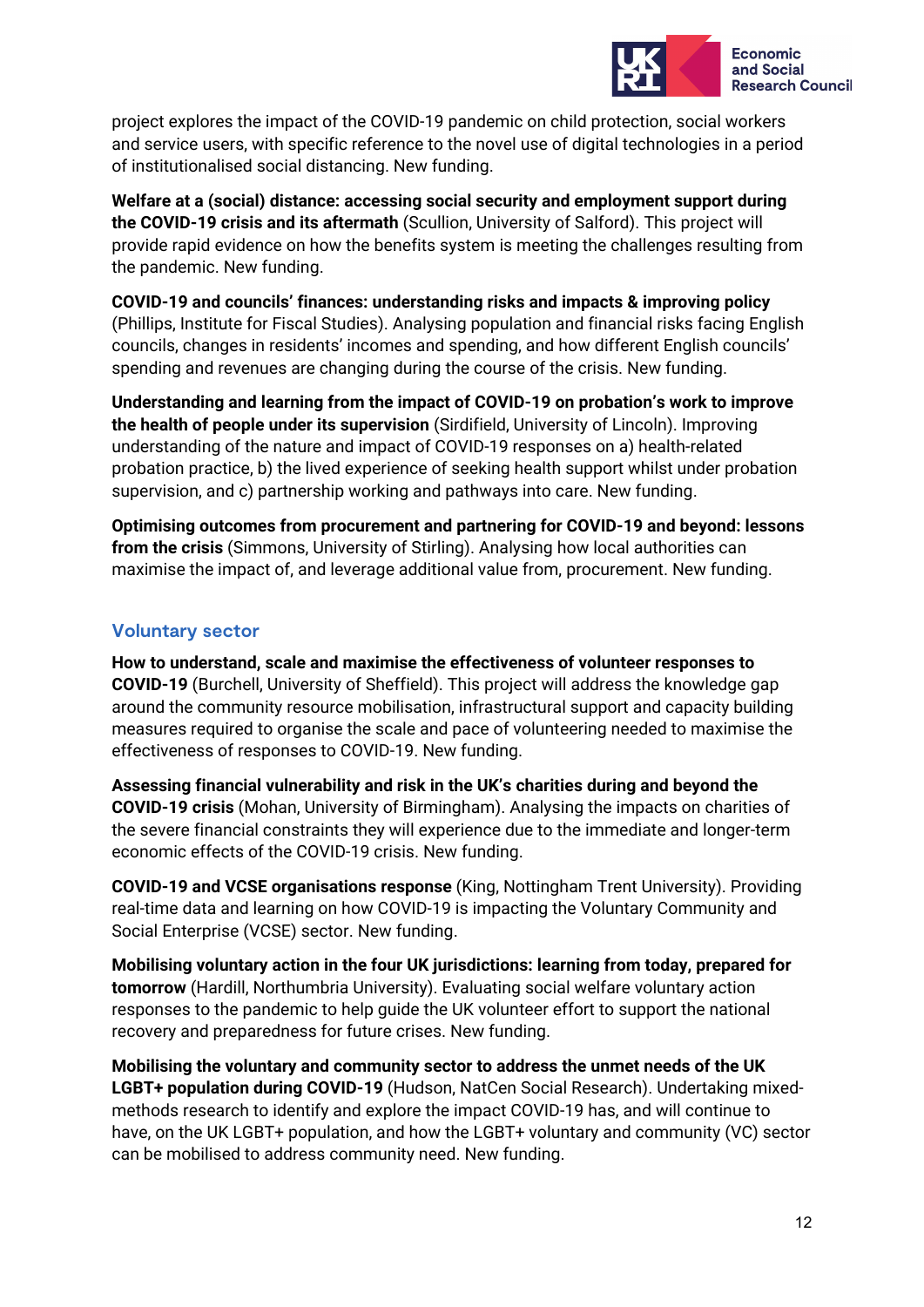

### **Psychological resilience**

**Supporting parents, adolescents and children during epidemics with a focus on mental health** (Waite, University of Oxford) The project tracks children and young people's mental health throughout the COVID-19 crisis through an online longitudinal survey completed monthly throughout the pandemic by parents/carers of children aged 2-16 years and young people themselves (11-16 years). New funding.

**Centre for Competitive Advantage in the Global Economy** (CAGE) (Fetzer, University of Warwick). Research and working paper on increase in Google searches indicative of anxieties and economic fears. Existing investment.

**A longitudinal mixed-methods population study of the UK during the COVID-19 pandemic: psychological and social adjustment to global threat** (Bentall, University of Sheffield). Longitudinal survey on changes in mental health and psychosocial functioning from beginning to end of the pandemic, identifying vulnerable groups needing help. New funding.

**Facilitating the public response to COVID-19 by harnessing group processes** (Drury, University of Sussex). Building upon understandings of psychological group processes to address how to develop and sustain shared identity and social solidarity during pandemics. New funding.

**Psychosocial effects of the COVID-19 pandemic: identifying mental health problems and supporting wellbeing in vulnerable children and families** (van Goozen, Cardiff University). Evaluating the social and emotional impacts of COVID-19 on primary school children and identifying how negative consequences can be mitigated. New funding.

**Monitoring socioeconomic and mental health trajectories through the COVID-19 pandemic** (Smith, NatCen Social Research). Using the nationally representative data collected monthly by the UKHLS COVID panel to assess the pandemic's ongoing impact on individuals' mental health and financial situation, and how this differs among subgroups of the UK population. New funding.

**Supporting people bereaved during COVID-19: a mixed methods study of bereaved people's experiences and the bereavement services supporting them** (Harrop, Cardiff University). Investigating the grief experiences, support needs and use of bereavement support by people bereaved during the pandemic, and the adaptations, challenges and innovation involved in delivering equitable bereavement support.

**A national observatory of children's play experiences during COVID-19** (Potter, University College London). Establishing a 'National Observatory of Play' to capture children's experiences of the pandemic, which will offer insights into the often-overlooked worlds of play and peer cultures, informing policy and practice during the pandemic and the 'new normals' beyond. New funding.

**MH-CAT: a longitudinal survey of the mental health of children in state care in England through the COVID-19 pandemic** (Wijedasa, University of Bristol). Establishing new information on the impact of the pandemic on the mental health of children in state care through a prospective, longitudinal survey. New funding.

**The impact of COVID-19 fear: evidence to inform social, health and economic recovery** (Douglas, University of Stirling). Constructing a robust and evidence-based survey instrument for COVID-19 fear, using the instrument to measure prevalence among older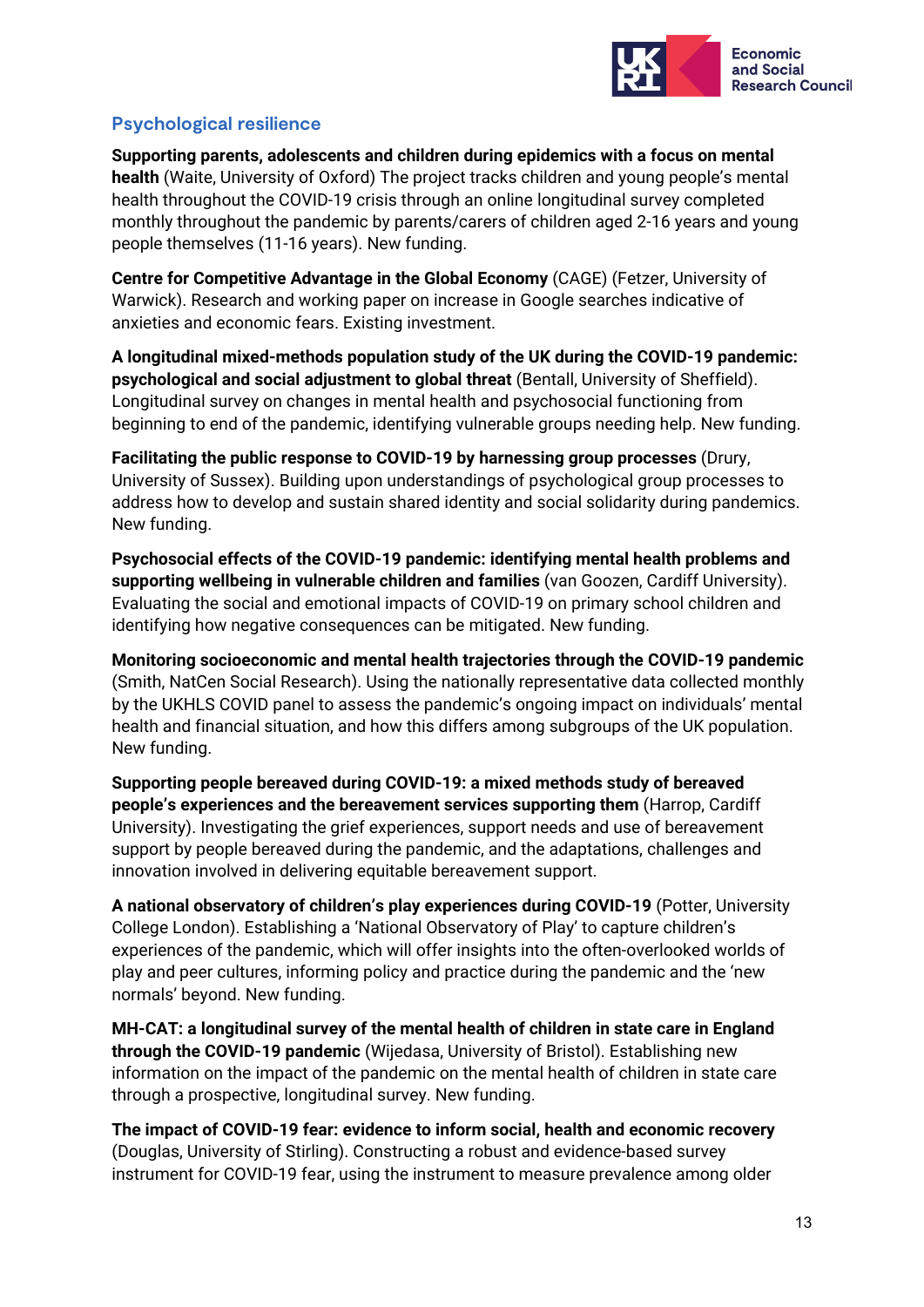

people in Scotland, and relating this to willingness to re-engage across social, health and economic domains as society adjusts to what may be termed the 'new normal'. New funding.

**Assessing the well-being implications of the COVID-19 restrictions on individuals affected by Parkinson's** (Simpson, Lancaster University). Examining the social effects of the pandemic on the well-being of individuals affected by Parkinson's disease. New funding.

**Listen to us! The psychosocial impact of COVID-19 on adolescents — a mixed methods study** (Levita, University of Sheffield). Capturing the experiences of adolescents as the pandemic unfolds and longer-term societal and economic consequences emerge. New funding.

### **Societal resilience**

**UK Collaborative Centre for Housing Evidence** (Gibb, University of Glasgow). Housing policies introduced during lockdown. Existing investment.

**The impact of the COVID-19 crisis on nutrition** (O'Connell, Institute for Fiscal Studies). This project uses real-time longitudinal data on a large representative sample to provide evidence on whether vulnerable people (including the elderly, those on low incomes, and those with young children) are having difficulties accessing essentials and maintaining a healthy diet. New funding.

**WISERD** (Jones, Cardiff University). Follow-up interviews with families in South Wales to consider how families have responded to COVID-19 in relation to their family relationships and attitudes. Existing investment.

**Wales Centre for Public Policy** (Martin, Cardiff University). Briefings papers on promoting a Green Recovery, supporting the groups hit hardest by recession, impact on public services. Existing investment.

**Assessing policy to address the medium-run impact of COVID-19 on income and health inequality with models informed by the history of disease outbreaks** (Angelopoulos, University of Glasgow). Assessing interventions to mitigate the medium-run implications of COVID-19 on income and health inequality. New funding.

**COVID-19: human rights implications of digital certificates for health status verification** (Beduschi, University of Exeter). Evaluating whether and how digital certificates for health status affect our enjoyment of data privacy and the protection of our human rights, and assessing whether there are effective ways to mitigate any potential risks for these rights, thus informing decision-making in this area of national interest. New funding.

**Carrying the work burden of the COVID-19 pandemic: working class women in the UK** (Warren, University of Nottingham). Analysing data from the UK Household Longitudinal Study to fill an urgent need by identifying and responding to difficulties experienced by working class women in real time. New funding.

**Meeting food vulnerability needs during COVID-19: applying a systems approach to evidence based policy and practice** (Lambie-Mumford, University of Sheffield). Applying a systems approach to enable understanding and monitoring of activities to enhance or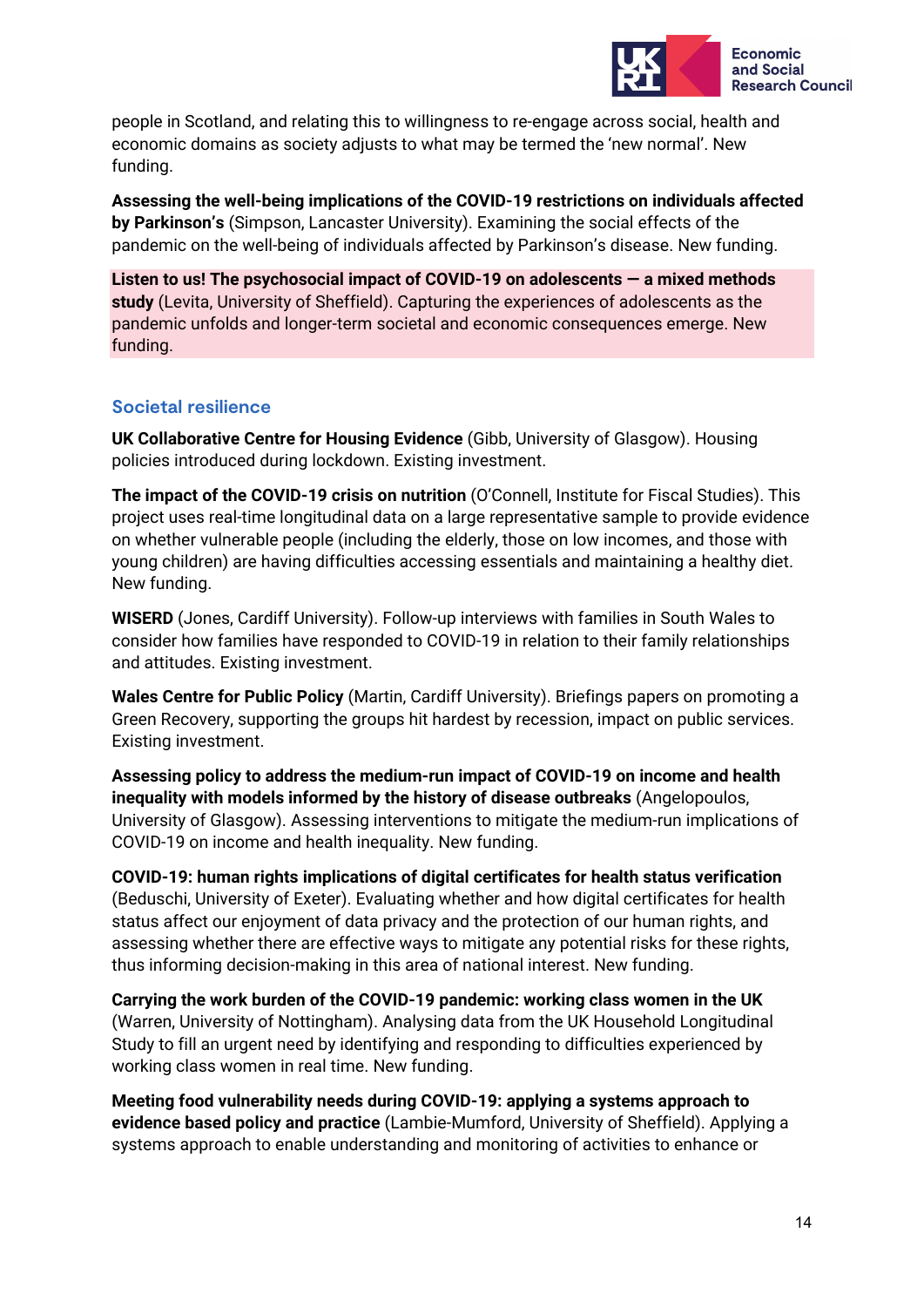

provide food access to vulnerable people during the COVID-19 outbreak, including both financial and direct access. New funding.

**Periods in a pandemic: how UK period poverty initiatives are managing with COVID-19 related challenges** (Williams, Birmingham City University). Providing insight into how UKbased period poverty initiatives and projects are mitigating challenges linked to COVID-19 by examining how they are continuing to meet the needs of those experiencing period poverty and identifying any gaps in provision. New funding.

**Generation COVID and social mobility: evidence and policy** (Machin, London School of Economics). Assessing COVID-19's impact on the education and economic inequalities facing younger generations and studying the longer-term consequences for social mobility in the UK. New funding.

**Gemini COVID-19 study: Immediate and longer-term impacts on the health, behaviour and wellbeing of U.K. families** (Fildes, University of Leeds). Combining twin birth cohort information with extensive data collection during the COVID-19 crisis and its aftermath to enable rapid characterisation of impacts on the family environment and child health. New funding.

**The impact of COVID-19 on the provision of early years childcare in England and Wales**  (Hardy, University of Leeds). Generating large-scale, detailed evidence on challenges related to early years childcare, enabling development of solutions and policy measures to support safe and financially sustainable childcare provision. New funding.

**Childcare and wellbeing in times of COVID-19: developing crisis-resilient care solutions** (Naumann, University of Edinburgh). Collating an evidence-base providing the most comprehensive picture on how the pandemic has affected families' childcare arrangements and wellbeing in the short- and longer-term, and developing a co-produced policy toolkit providing community-based implementation and practice pathways. New funding.

**Why do households repay their debt during the COVID-19 crisis? Wellbeing and financial implications** (Mamatzakis, Birkbeck, University of London). Examining the impact of the pandemic and government interventions on household debt repayments and on household financial resilience. New funding.

**Youth economic activity and health (YEAH) monitor** (Henseke, UCL Institute of Education). Addressing the UK's need for robust evidence on the pandemic's consequences for youth employment, learning and psycho-social wellbeing. New funding.

**Recovering from COVID-19: informing, supporting and developing guidance for local resilience** (Shaw, University of Manchester). Understanding how government develops plans for short-term, transactional 'recovery' and how they think strategically about longer-term, ambitious, transformational change. New funding.

**Migrant remittances and COVID-19: practices of care during crisis** (Datta, Queen Mary, University of London). Examining shifts in the nature, patterns and direction of remittance sending in response to COVID-19, tracking the impact of the pandemic on migrants' labour market experiences, BAME migrants' vulnerability to the virus and the needs of transnational families. New funding.

**Developing practical ethics of care for the dead and bereaved: learning from the ways COVID-19 disrupted and reshaped funeral provision** (Entwistle, University of Aberdeen).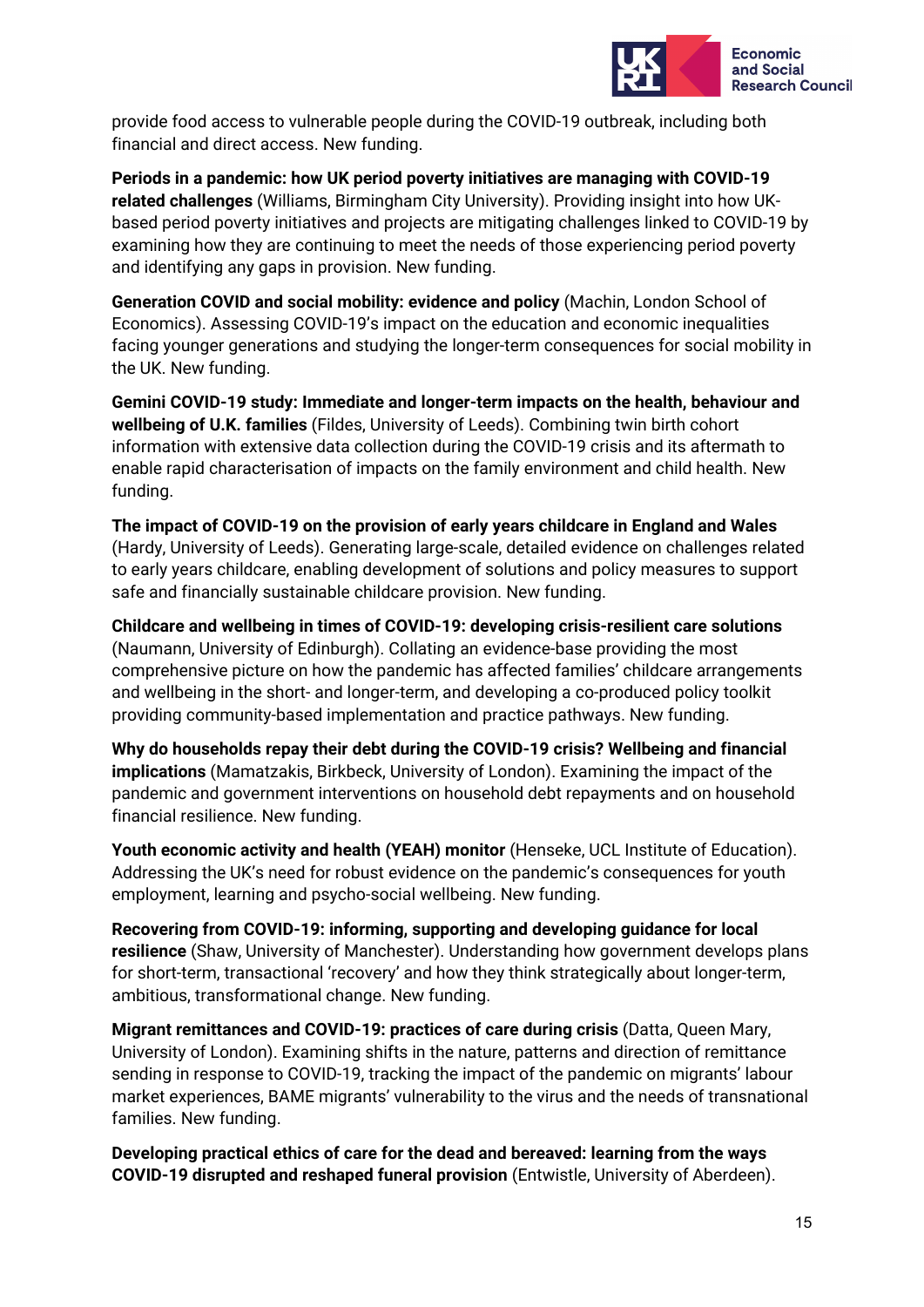

Addressing neglected ethical aspects of funeral provision, including questions of the fairness and moral dimensions of distress evident in family members' and funeral directors' worries about not fulfilling important responsibilities, or doing wrong, to those who have died or been bereaved. New funding.

**Farming resilience: civil society's role in supporting vulnerable rural communities through and beyond the COVID-19 pandemic** (Rose, University of Reading). Understanding the success of different activities in limiting the 'scarring' effects of the pandemic on farmers' mental health and resilience; understanding the impacts of the pandemic on civil society organisations themselves; and building system and community resilience against future shocks. New funding.

**Assessing the court system's response to the COVID-19 pandemic in eviction cases** (Whitehouse, University of Hull). Assessing the effectiveness of new initiatives designed to increase opportunities for occupiers and landlords to reach agreement and avoid the need for a substantive court hearing. New funding.

**Approaching the cliff edge? The intentions of private sector landlords on cessation of the eviction ban in Scotland** (Watson, University of Glasgow). Providing a detailed understanding of what is likely to happen when temporary changes to the legislation that governs the tenant eviction process in Scotland come to an end, to help policy makers, service providers and charities to create policies that minimise the impacts. New funding.

### **Vulnerable groups**

**Outreach to domestic abuse victims in times of quarantine** (Kirchmaier, London School of Economics). Explores how best to reach isolated domestic abuse victims using nontraditional means to provide them with a safer means of contacting the police. New funding.

**Disabled people and COVID-19 in the UK** (Shakespeare, London School of Hygiene and Tropical Medicine). Disabled people's short- and medium-term experiences of the epidemic, including the impact of social isolation, the interruption of support on wellbeing, the barriers and facilitators of this process and lessons that can be learned for policy and practice. New funding.

**Transitions to more harmful forms of gambling during COVID-19 pandemic: behaviours and targeted marketing in young people and bettors on sport** (Hunt, University of Stirling). Providing regulators, policy makers and treatment providers with high quality evidence on the changing patterns and context of gambling behaviours during COVID-19 and its aftermath. New funding.

**COVID-19: families, children aged 0-4 and pregnant women: vulnerabilities, resources and recovery in Tower Hamlets** (Cameron, University College London). Examining changing family support services and emergent community resources such as mutual aid and peer networks. New funding.

**Homelessness during the COVID-19 pandemic: homeless migrants in a global crisis** (Stewart, University of Portsmouth). Examining the biographical narratives of St Mungo's clients in London in relation to their experiences of homelessness during the coronavirus crisis. New funding.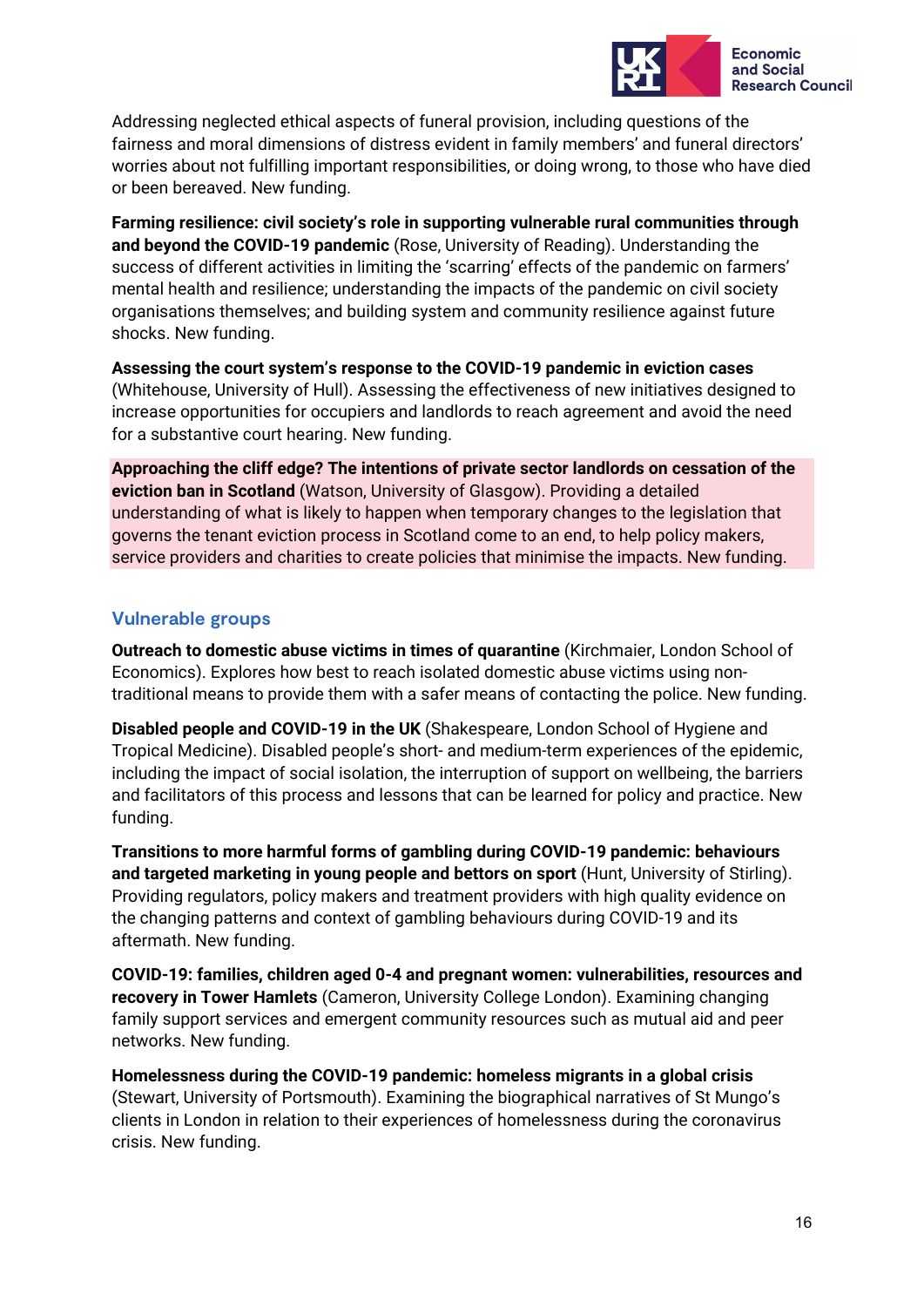

**COVID-19 risk and response: impacts and mitigations for modern slavery victims and survivors** (Brotherton, University of Nottingham). Examining the accrued risks of and mitigating responses to COVID-19 for victims and survivors of slavery. New funding.

**Impacts on social connections and wellbeing of COVID-19 policies in the older population: CFAS cohort over 75s (OPPO)** (Brayne, University of Cambridge). Undertaking a new wave of interviews that will enable direct assessment of the mental health impact of social distancing measures, and of changes to communications and social networks, in older people in three diverse geographies of England including rural areas and those with high social deprivation. New funding.

**COVID-19 and rough sleepers: a randomised controlled trial to evaluate models of housing and support to reduce infection and homelessness** (Mackie, Cardiff University). Conducting the first ever randomised controlled trial in the UK to evaluate the effectiveness and costeffectiveness of permanent housing on the risk of COVID-19 infection and housing stability for people experiencing homelessness. New funding.

**Supporting separated migrant children to thrive during COVID-19** (Copland, University of Stirling). Examining how separated migrant children (aged 12 -18) experience the COVID-19 crisis and how it has impacted on their connectivity to networks and services. New funding.

**Assessing the impact of COVID-19 and COVID-related decision-making on forced marriage vulnerability in the UK** (McCabe, University of Nottingham). Charting and understanding the impact of COVID-19 and COVID-related decisions on children and adults vulnerable to, and already experiencing, the crime of forced marriage. New funding.

**Safeguarding victims of domestic abuse during COVID-19: challenges and opportunities**  (Chantler, Manchester Metropolitan University). Informing the development of national safeguarding policies and practices regarding domestic abuse in pandemics and other emergency situations. New funding.

**Removing rights from the vulnerable: the impact of COVID-19 social care "easements"**  (McHale, University of Birmingham). Examining the short- and longer-term impacts of easements (suspension of the application of certain provisions under the Care Act 2014) on service users' fundamental rights. New funding.

**The impact of COVID, lockdown and subsequent easing on recovery in an ongoing international study of people in recovery from drug addiction** (Best, University of Derby). Providing evidence on the effectiveness of online supports and identifying gender-specific risks and intervention strategies to support addiction recovery. New funding.

**Investigating the use of temporary accommodation to house asylum seekers and refugees during the COVID-19 outbreak** (Guma, Edinburgh Napier University). Exploring the impact of the COVID-19 outbreak on asylum seekers and refugees living in the UK, focusing on those individuals placed in temporary accommodations such as hostels and hotels. New funding.

**Impacts of the COVID-19 pandemic on criminal justice journeys of adult and child survivors of sexual abuse, rape, and sexual assault** (O'Doherty, Coventry University). Providing insights into the impact of the pandemic on the criminal justice system in sexual offence cases and identifying any changes to procedures precipitated by COVID-19 that might offer longer-term benefits for survivors and stakeholders. New funding.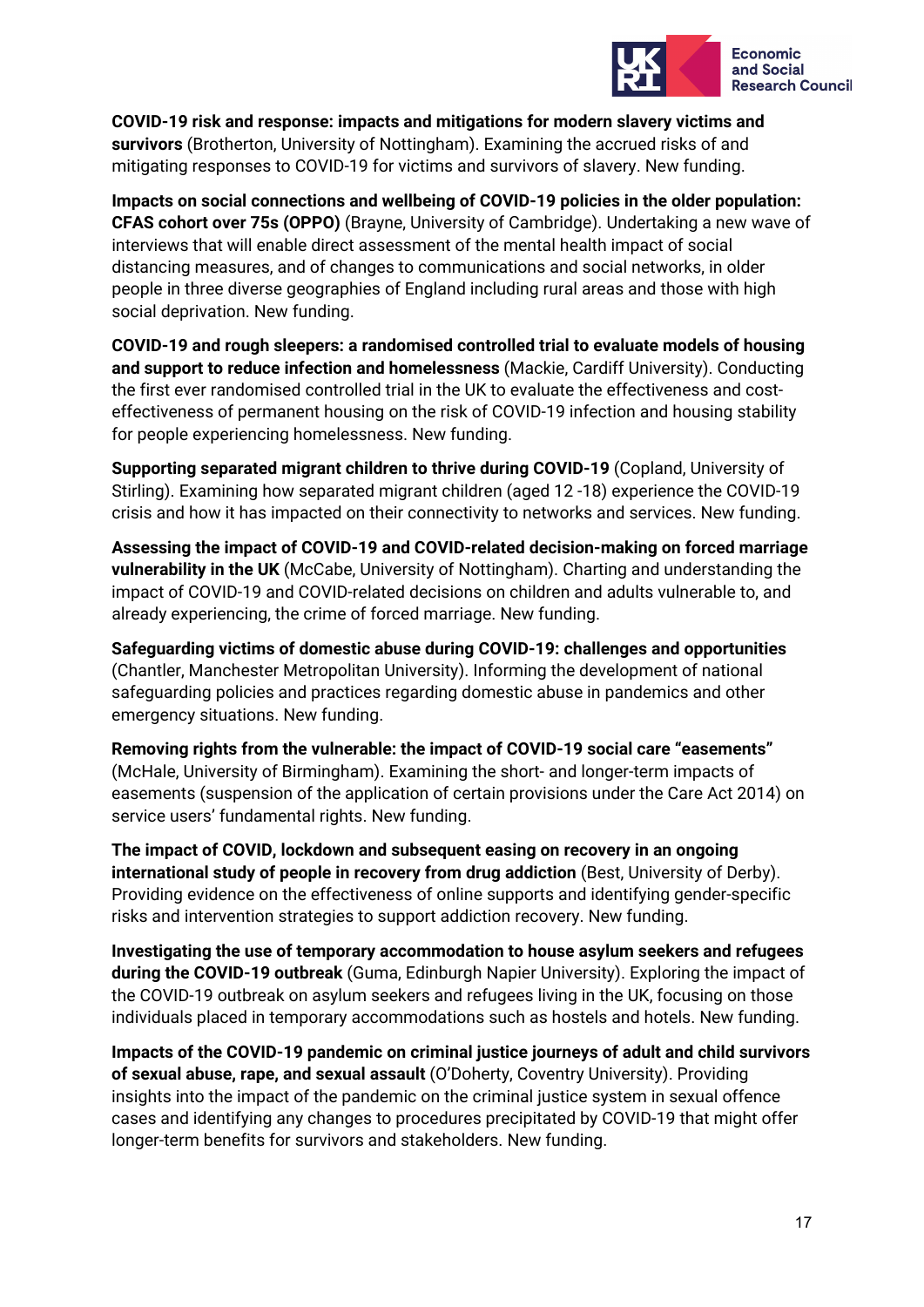

**COVID-19 impacts on children under 5 in temporary accommodation — co-developing solutions from lockdown to the recovery phase** (Lakhanpaul, University College London). Describing the national impact of COVID-19 on under 5s and their families living in temporary accommodation and utilizing co-production to identify suitable, acceptable and feasible integrated cross-sector public health intervention solutions for the recovery phase. New funding.

**Children and young people living in poverty: COVID-19 needs and policy implications** (Todd, Newcastle University). Addressing the UK's knowledge gap in understanding the needs of children and young people aged 5-18 living in poverty in the context of COVID-19. New funding.

**Care leavers' transitions to adulthood in the context of COVID-19: understanding pathways, experiences and outcomes to improve policy and practice** (Munro, University of Bedfordshire). Exploring care leavers' pathways and outcomes in the context of COVID-19, and developing tools to support best practice to meet the needs of different 'sub-groups' within the leaving care cohort, including those at high risk of poor outcomes. New funding.

**Responding to the needs of refugees and asylum seekers in the context of COVID-19 resilience, adaptation, and new forms of care** (Hopkins, Newcastle University). Investigating and comparing both the response of organisations who provide services for refugees and asylum-seekers, and the lived experiences of refugees and asylum-seekers in the context of a global pandemic in Scotland and England. New funding.

**Financial lives and wellbeing in low-income groups post COVID-19** (FinWell-Covid) (Biosca, Glasgow Caledonian University). Identifying changes in the wider social determinants of health induced by COVID-19 itself as well as its associated interventions (e.g. social distancing and isolating) in some of the most economically vulnerable members of society. New funding.

**Coping with the COVID crisis in prison** (Maruna, Queen's University Belfast). Exploring the impact of COVID-19 on prisoners with a focus on what should happen next to transition out of the crisis. New funding.

**Learning from the impact of and recovery from COVID-19 within prisons: the effect of COVID-19 management and the environment on wellbeing and harm** (Davies, Swansea University). Examining the impacts of prison restrictions implemented in response to COVID-19 and the subsequent easing of these on psychological and behavioral outcomes and identifying key factors associated with differences in response to restrictions / easing. New funding.

**Vulnerable children in a hostile environment: the legal and social impacts of COVID-19 on young unaccompanied asylum seekers in England** (Stalford, University of Liverpool). Evidencing how unaccompanied asylum seeking children and their legal, welfare and civil society representatives are responding to the delays and disruption in front line services. New funding.

**#ReachIn: a rapid review of informal social support interventions for victims and survivors of domestic violence and abuse** (Schucan Bird, University College London). Undertaking a systematic rapid review to identify informal social support interventions, and underpinning mechanisms, that improve outcomes for victims and survivors of DVA. New funding.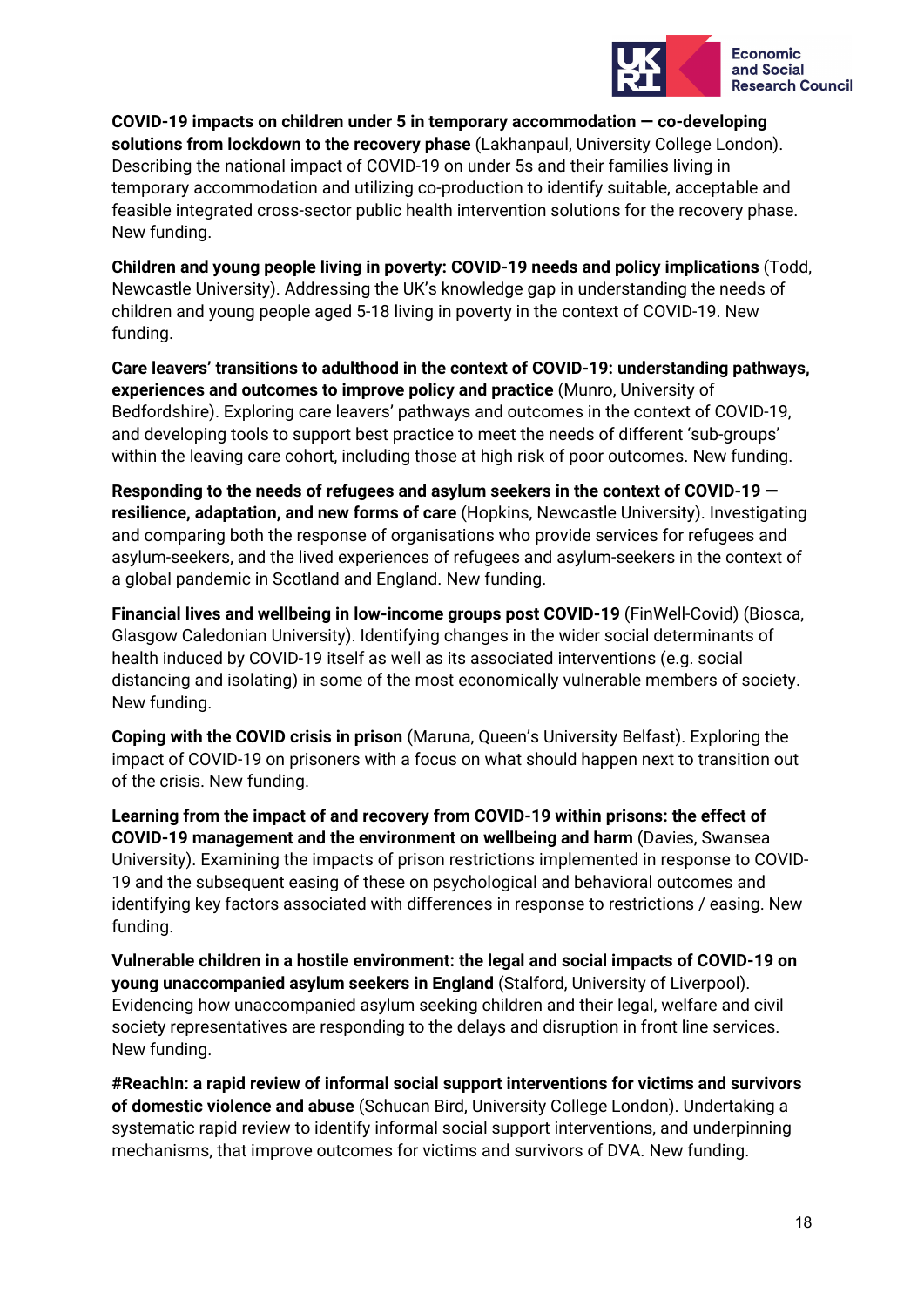

**The impact of COVID-19 on the delivery and receipt of prison healthcare in England: a mixed methods study** (Sheard, University of York). Producing robust evidence on the impact of COVID-19 on the delivery and receipt of prison healthcare in the UK, alongside an understanding of whether health inequalities have widened due to the pandemic. New funding.

**An investigation into the experiences of domestic abuse helpline staff and service users during COVID-19 lockdown** (Brodie, University of the West of Scotland). Investigating the nature of domestic abuse helpline calls, the experiences of service users during lockdown, and the impact on helpline staff. New funding.

**Road to recovery: understanding the impact of COVID-19 and recovery phases on children and young people with intellectual disabilities and their families** (Gillespie-Smith, University of Edinburgh). Identifying the family structure and social demographics of families who have a child with intellectual disabilities (ID) who are at greater risk of parent and child negative mental health outcomes; exploring the lived experiences of children and young people with ID and their caregivers during COVID and transition phases; and understanding children and young people's and parent's experience of the recovery phase, including the lasting effects of COVID. New funding.

**Impact of COVID-19 on family carers for profound and multiple learning disabilities (PMLD): development of a support programme** (Linden, Queen's University Belfast). Surveying family carers from across the UK and Ireland about their experiences and using this new learning to co-design a tailor-made support programme. New funding.

### **Exploring BAME differences**

**Consumer Data Research Centre** (Longley, University College London). Using the CDRC Modelled Ethnicity Proportions 1997-2016 (LSOA Geography) and Ethnicity Estimator software to understand the impacts of the COVID-19 pandemic on different groups in society, particularly those in BAME categories. Existing investment.

**Identifying and mitigating the impact of COVID-19 on inequalities experienced by people from BAME backgrounds working in health and social care** (Hatch, King's College London). Identifying ethnic inequalities in mental health and occupational outcomes amongst NHS staff in the context of COVID-19. New funding.

**The social, cultural and economic impacts of the pandemic on ethnic and racialised groups in Britain** (Byrne, University of Manchester). Assessing the impact of COVID-19 on Ethnic Minority communities across a broad spectrum of issues including health, housing, welfare, education, employment and policing. New funding.

**Consortium on practices for wellbeing and resilience in Black, Asian and Minority Ethnic families and communities (BAMEFC)** (Solanke, University of Leeds). Investigating the combined impact of COVID-19 and racial discrimination on wellbeing and resilience across Black, Asian and Minority Ethnic Families and Communities in the UK. New funding.

**A collaborative approach to understand and remediate the impact of COVID-19 on mental health in BAME communities: a pilot study** (Cardi, King's College London). Exploring which mental health difficulties young, black adults experience during the pandemic and how they access clinical services. New funding.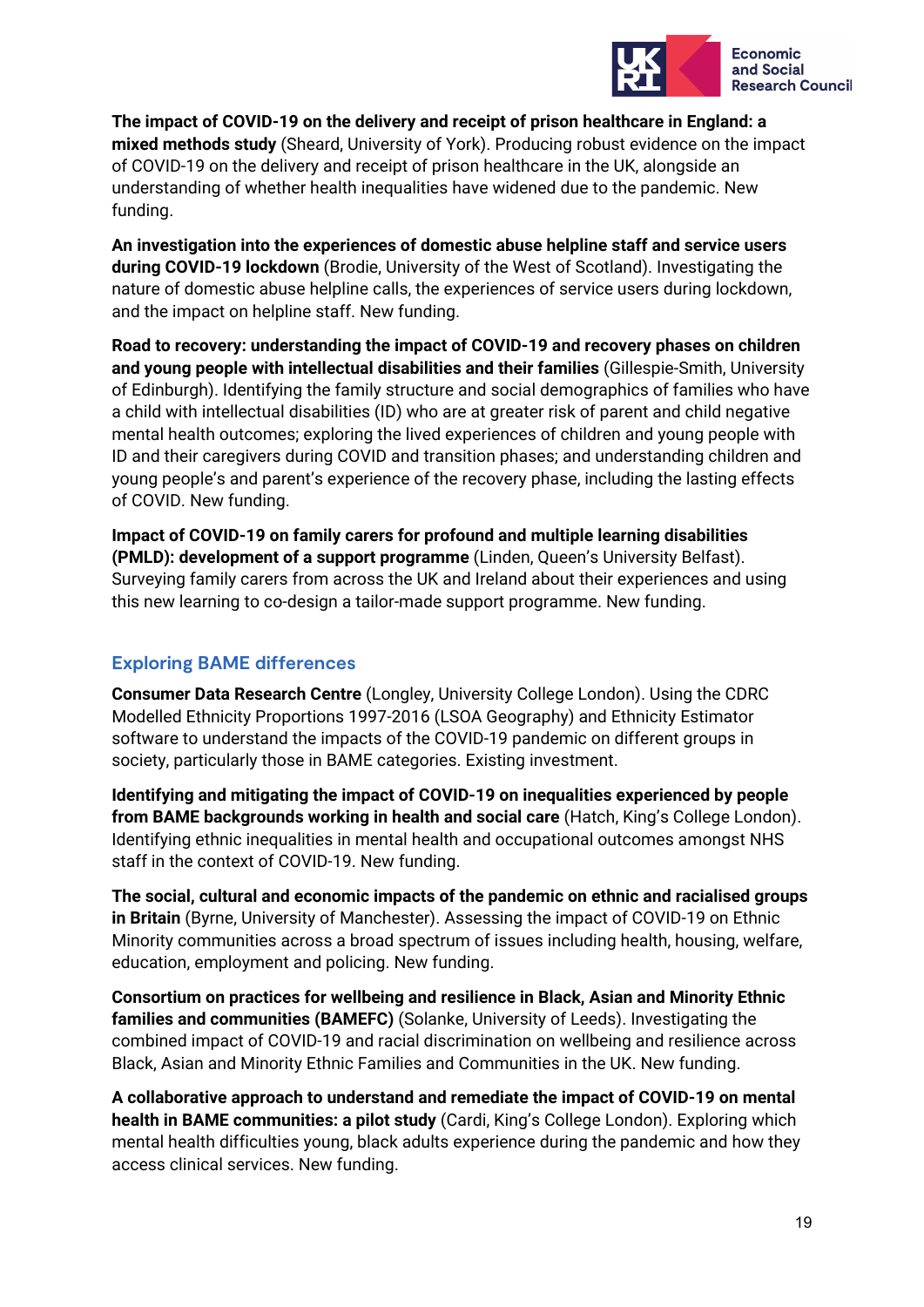

**Religious community organisations' interventions around the impact of Coronavirus on Muslims in Birmingham in post-COVID Britain** (Breen, Birmingham City University). Examining how community organisations have provided support and offered interventions to Muslim communities in the context of COVID-19. New funding.

**Designing human resource management practices to improve the wellbeing of healthcare workers from BAME backgrounds in the context of COVID-19** (Song, University of Leeds). Surveying BAME staff at all levels to investigate staff perceptions of organisational support, estimate effects on wellbeing and identify areas of need. New funding.

**Exploring the psychological drivers and impact of public health communications on vaccination beliefs of minority ethnic groups** (Pearce, King's College London). Understanding specific barriers and facilitators of vaccine uptake, changes in COVID-19 vaccination risk perceptions over time, challenges and strategies for building and sustaining community support for vaccination programmes, and the impact of public health campaigns on vaccination intention. New funding.

**Working with community groups to understand and reduce COVID-19 vaccine hesitancy among ethnic minority individuals in the UK** (Treweek, University of Aberdeen). Working with community organisations to produce rapid systematic reviews and a report on uptake of vaccines among ethnic minority groups and strategies to improve uptake. New funding.

### **Security, crime and public order**

**Monitoring the effects of the pandemic on illicit online trade** (Baronchelli, City University of London). This project will build an infrastructure to monitor dark web trading in COVID-19 related goods and services. New funding.

**Understanding inequalities project** (McVie, University of Edinburgh). Working with the Scottish Police Authority and Police Scotland on the policing of the coronavirus pandemic, collecting data on the use of the police powers, and data from public opinion surveys, as part of a scrutiny review of Police Scotland's use of the coronavirus powers during the lockdown period, and the transition into the next phase of regulation. Existing investment.

**Human rights, big data and technology project** (McGregor, University of Essex). Researching the human rights implications of the use of new and emerging technologies during the pandemic. Existing investment.

**Responding to the COVID-19 domestic abuse crisis: developing a rapid police evidence base** (Hohl, City, University of London). Providing a near real-time evidence base to inform the police approach to the apparent surge in domestic violence and abuse (DA) triggered by the COVID-19 lockdown in the UK. New funding.

**Domestic abuse: responding to the shadow pandemic** (Walklate, University of Liverpool). Evaluating the efficacy of policy and practice innovations by both the police and courts to deal with the immediate crisis and explore their viability for future practice in face of ongoing service demands and the fiscal impact of such as the longer-term consequences of the global pandemic take root. New funding.

**Reducing the unanticipated crime harms of COVID-19 policies** (Farrell, University of Leeds). Drawing on crime science, this research will will anticipate crime effects of prolonged, graduated or cyclical exit strategies. New funding.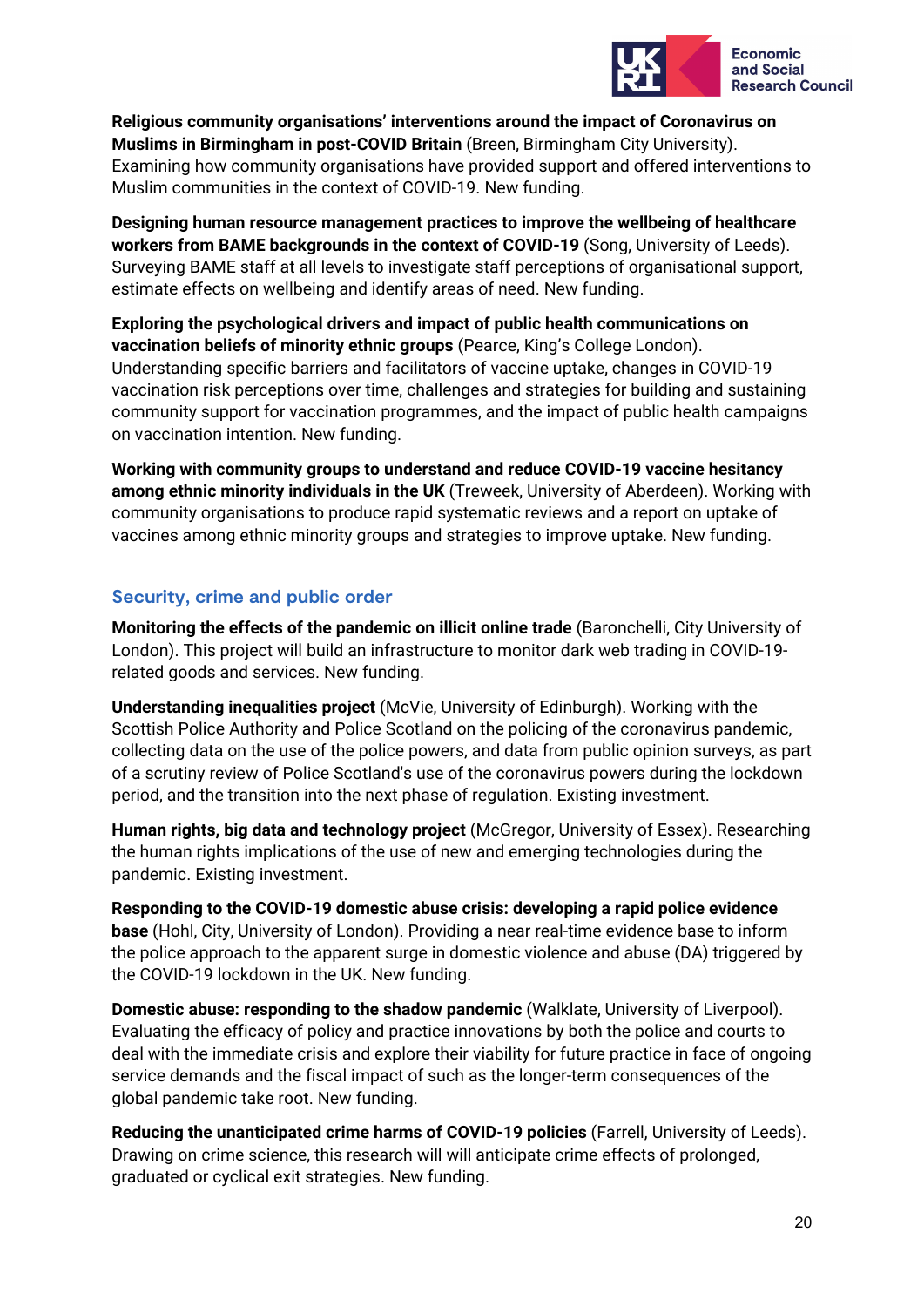

**COVID-19 and child criminal exploitation: closing urgent knowledge and data gaps on the implications of pandemic for county lines** (Brewster, University of Nottingham). Assessing changes and continuities in perpetrator behaviour resulting from social distancing, showing whether criminal business models are likely to change due to a changing risk and/or profitability profile. New funding.

**Pandemic policing: public attitudes towards compliance and organisational resilience** (Charman, University of Portsmouth). Analysing the experiences of police officers and police leaders in exceptional circumstances and exploring the physical and psychological challenges of pandemic policing. New funding.

**The youth justice system's response to the COVID-19 pandemic: implications and impacts for policy, practice and justice-involved children** (Smithson, Manchester Metropolitan University). Exploring the impact of COVID-19 on each stage of the youth justice system. New funding.

**Investigating the impact of the COVID-19 outbreak on stranger sex offender behaviour and victim vulnerability** (Woodhams, University of Birmingham). Examining how COVID-19 has altered offender behaviour, as well as who is vulnerable to sexual violence and in what circumstances. New funding.

**Virtual justice: enhancing accessibility, participation and procedural justice in family courts and tribunals during the COVID-19 pandemic** (Mulcahy, University of Oxford). Drawing on existing research and extensive consultation to produce a central repository of good practice materials and a series of audio-visual guides. New funding.

**Supporting the interviewing and legal representation of crime victims and suspects using digital communication methods: is it remotely possible?** (Oxburgh, Northumbria University). Producing timely evidence-based reports and resources to facilitate shared good practice around the challenges of conducting interviews remotely via digital means and the impact of not having legal and other third-party representatives in physical attendance to represent suspects. New funding.

**Policing the pandemic: the role of enforcement in securing compliance with the coronavirus regulations** (McVie, University of Edinburgh). Examining the factors and vulnerabilities underlying people's inability or unwillingness to comply and their COVID-19 testing and mortality outcomes, and exploring police use of enforcement to secure compliance and the impact on individuals. New funding.

### **Environment**

**The impact of COVID-19 restrictions on recreation and use of green space in Wales** (Jones, Bangor Univeristy). Exploring the impact of COVID-19 on the use of local green space by different social groups. New funding.

**COVID-19: the local as a site of food security resilience in the times of pandemic: opportunities, challenges and ways forward** (Krzywoszynska, University of Sheffield). Working with key businesses and organisations in the local food sector, this project will use surveys, interviews, citizen science, and backcasting to provide timely evidence on sector robustness, adaptability, and its route to transformation in the post-pandemic context. New funding.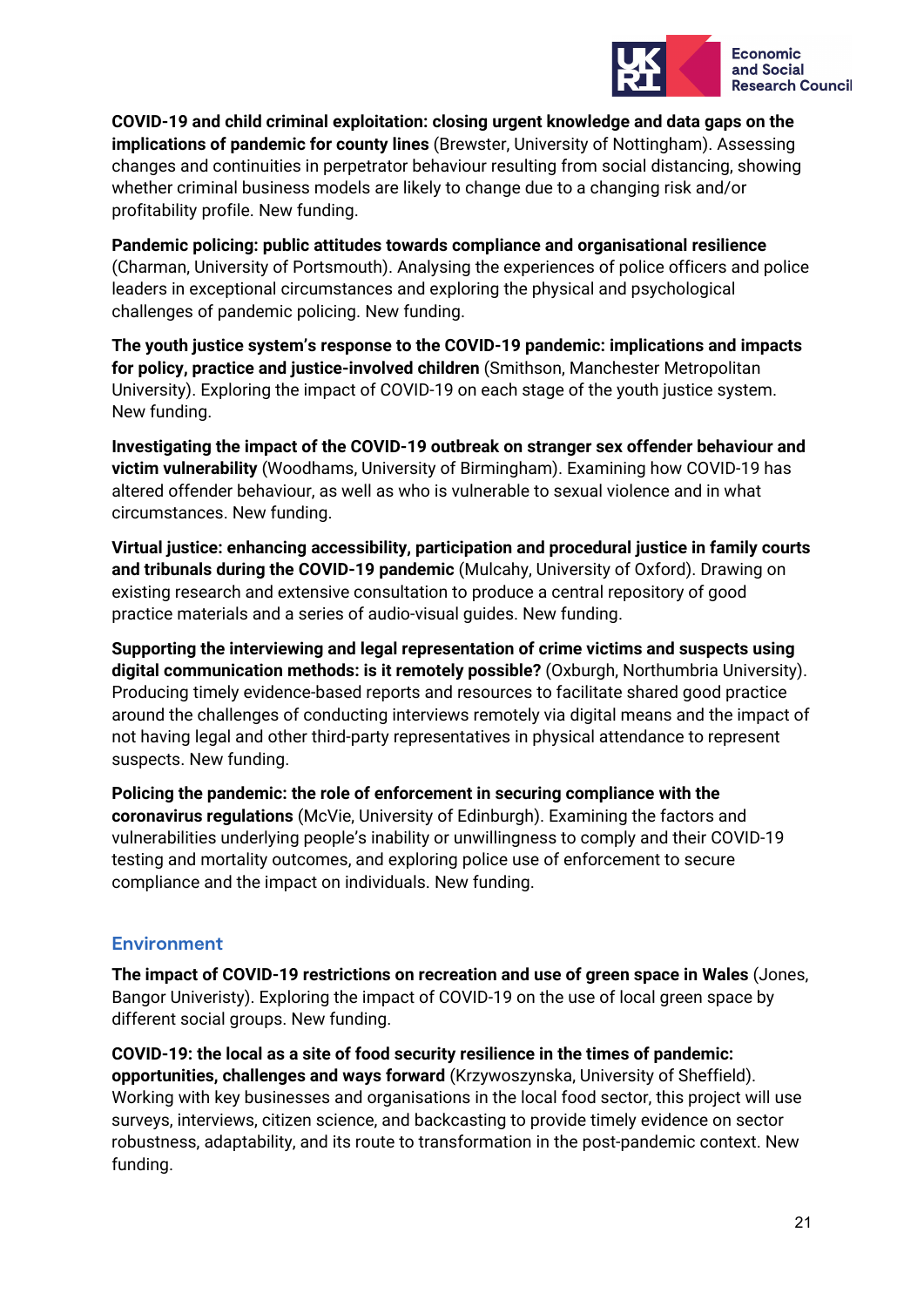

**Consumer Data Research Centre** (Singleton, University of Liverpool). Review of pandemic impact on mobility patterns and how this has impacted air pollution. Existing investment.

**Nature engagement and wellbeing pre, during and post COVID-19: Supporting the UK (green) recovery** (Gatersleben, University of Surrey). Working with Natural England to examine the impact of COVID-19 on nature engagement and wellbeing in the UK and support Government strategies aimed at ameliorating impacts and managing recovery. New funding.

**The role of the neighbourhood environment in shaping the mental health consequences of COVID-19** (Waqas, University of Bradford). Testing the extent to which features of the neighbourhood environment moderate the mental health consequences associated with the coronavirus pandemic. New funding.

### **Behavioural science and behaviour change**

**Network for integrated behavioural science** (Starmer, University of Nottingham). Multiple projects including work on the impact (and possible unintended consequence of) messages to promote conformity with social distance recommendation and developing an experimental design to measure people's perceptions of when people would consider using NHS services. Existing investment.

**Rapid co-design, implementation and evaluation of a digital behaviour change intervention to improve hand hygiene and limit spread of the COVID-19 outbreak** (Yardley, University of Southampton) This project evaluates how an existing digital public health intervention can be rapidly adapted and optimised for the changing needs of an infection outbreak. New funding.

**Virus watch: understanding community incidence, symptom profiles, and transmission of COVID-19 in relation to population movement and behaviour** (Andrew Hayward, University College London). This large project involves establishing two national household cohorts to measure symptoms and behaviour. This will be extended through the optional use of an app allowing individuals' mobile phones to be used as GPS trackers to enable secure transfer and analysis of detailed movement patterns. New funding.

**A mixed-methods evaluation of advice on isolation and health-seeking to contain transmission** (Oliver, Public Health England). A rapid evaluation of supported isolation (quarantine) to assess the extent to which people adhere to advice and the impact isolation has on their mental health and wellbeing. New funding.

**Mental health research network** (Fancourt, University College London). The COVID-19 Social Study is a panel study of the psychological and social experiences of adults in the UK during the outbreak of the novel coronavirus run by UCL. Over 75,000 people are currently participating in the study, completing weekly online surveys about their experiences and behaviours.www.MARCHNetwork.org/research. Existing investment.

**Understanding the dynamics and drivers of the COVID-19 epidemic using real-time outbreak analytics** (Edmunds, London School of Hygiene and Tropical Medicine) This project monitors contact and precautionary behaviours in a representative cohort and gathers data on risk awareness and perceived efficacy of interventions to refine transmission models, improve forecasting, and assess the effectiveness of social distancing measures. New funding.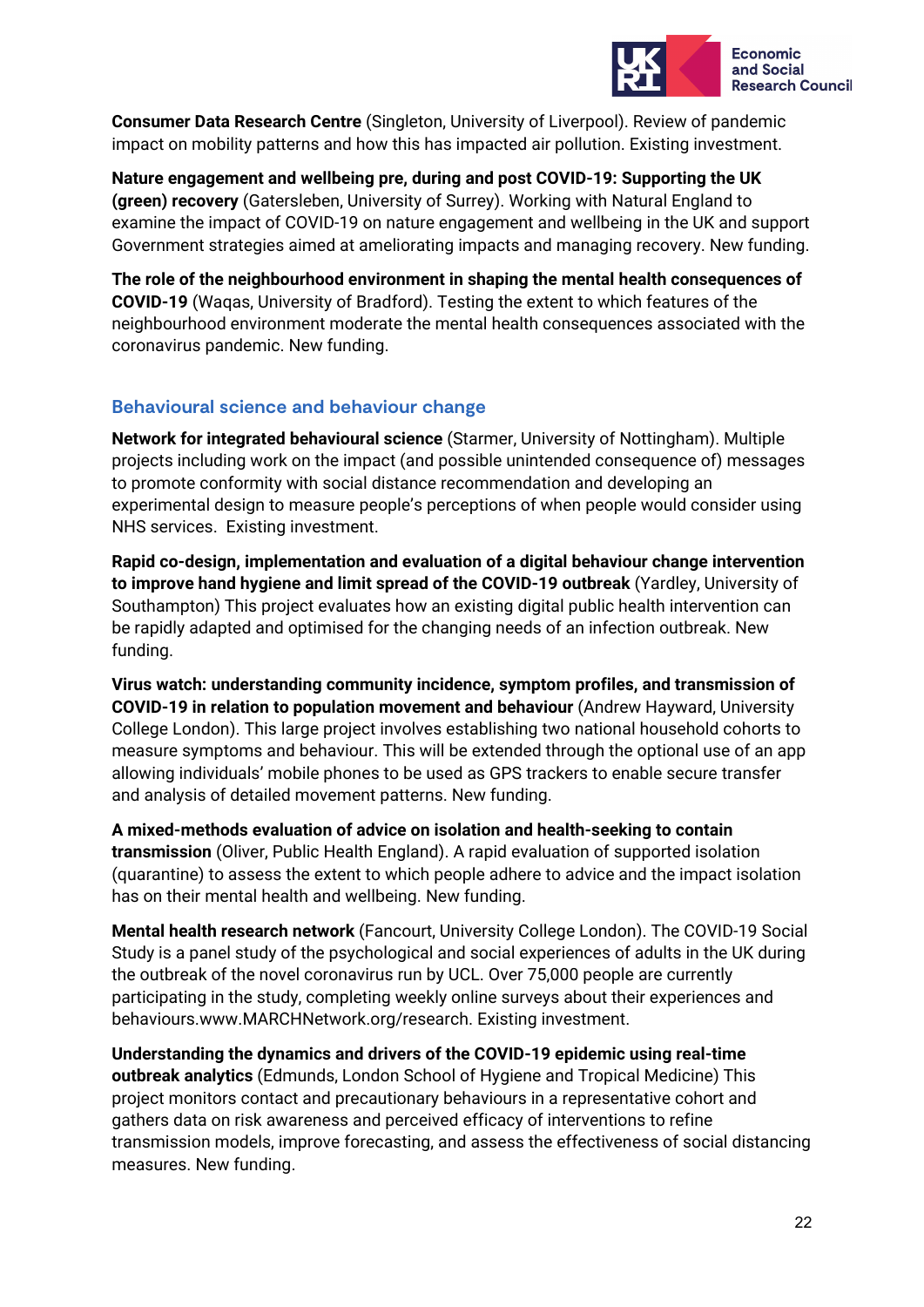

**Healthcare workers: an in-depth virological analysis and behavioural study during the outbreak** (Nastouli, University College London). This project researches the risk of infection with SARS-CoV-2 in health care workers using longitudinal sampling methods, tracking of movement and studies of behaviours and attitudes. New funding.

**COVID-19: cancer attitudes and behaviour study** (Brain, Cardiff University). Generating rapid evidence based on public views/response, informing public health interventions to encourage timely symptom presentation, screening engagement and cancer-related health behaviours in the wake of the pandemic. New funding.

**COVID-19: developing evidence-based messages to encourage preventive health behaviours** (Dempster, Queen's University Belfast). Conducting a systematic review of the determinants of behaviours (such as handwashing and social distancing) that aim to prevent the spread of communicable illnesses. New funding.

**Social learning about COVID-19 vulnerability and social distancing in high density populations: the case of UK urban dwelling Bangladeshis** (Tang, King's College London). Examining the role of social learning in how messages are accessed and interpreted and whether and how the health interactions are mediated by friends, family members and acquaintances. New funding.

**Mitigating the spread of COVID-19 in mass transit using behavioural science** (Dahlgaard, King's College London). Using insights from behavioural science to design and test the efficacy of interventions aimed at increasing compliance with recommended behaviours. New funding.

**Forecasting and influencing product returns and fraud rates in a COVID-19 world** (Frei, University of Southampton). Combining behavioural research with the development of explainable AI that retailers can use to mitigate the economic and ecological effects of product returns. New funding.

**Supporting parents and kids through lockdown experiences (SPARKLE)** (Sonuga-Barke, King's College London). A rapid deployment randomised controlled trial evaluating whether an intervention in the form of a digital public health parenting intervention can reverse the negative effects of lockdown. New funding.

**Capitalising on COVID-19 as a trigger for positive change in food waste behaviour** (Kaptan, University of Leeds). Identifying the factors that have affected food waste behaviours under lockdown; developing, implementing and systematically evaluating interventions to support positive behaviour change; and disseminating outcomes across the UK. New funding.

**Motivational interviewing for contact tracing: developing co-produced training to improve practice** (Atkinson, University of Manchester). Considering the feasibility of developing and delivering brief, accessible motivational interviewing training for contact tracers. New funding.

**Increasing rail transport throughput while avoiding incentives to compromise social distancing: agent-based quantification leading to guidelines** (Fletcher, University of Sheffield). Using modelling to understand passenger flows and increase confidence in rail use, enabling higher passenger volumes with lower risk of compromised social distancing. New funding.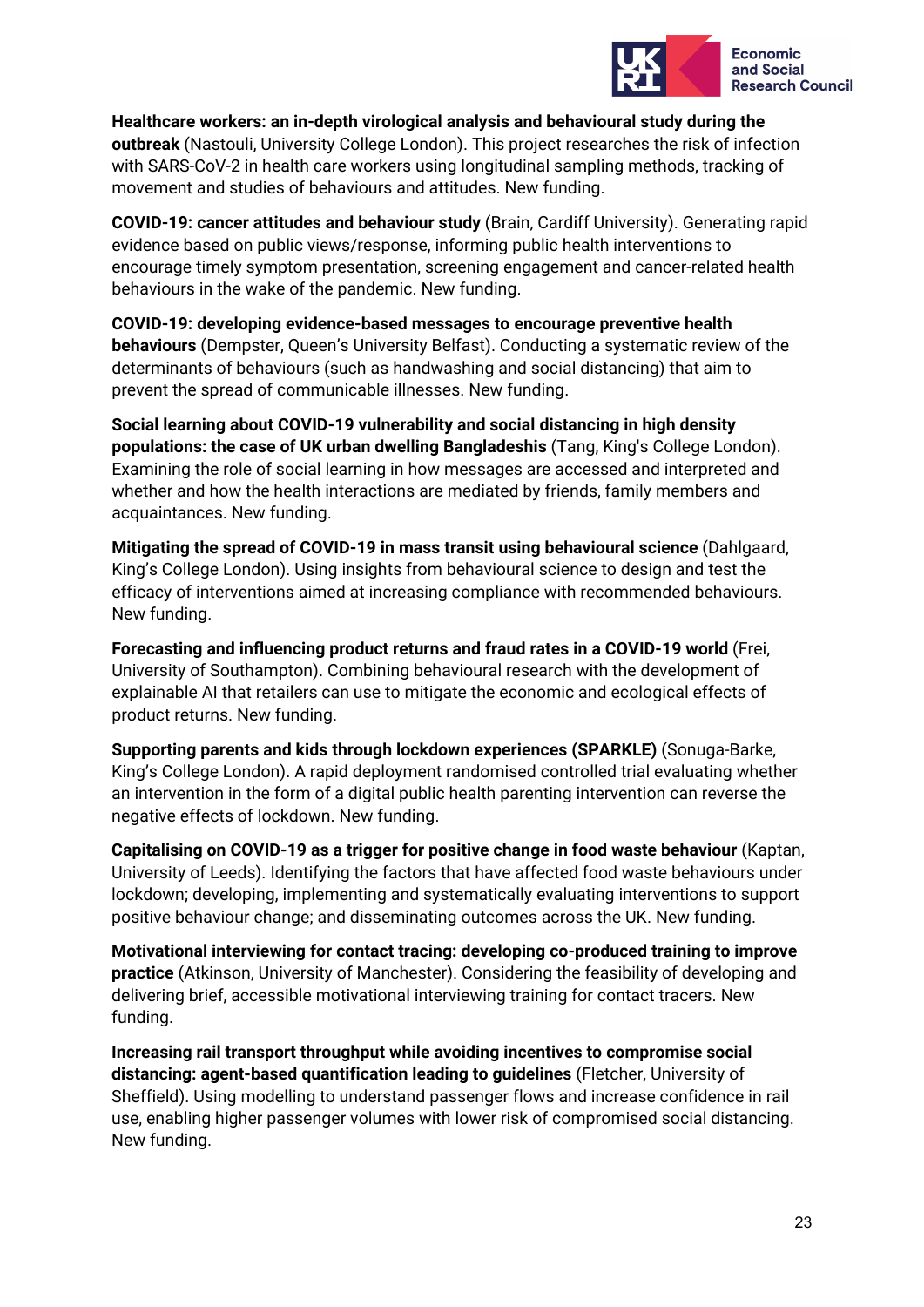

**Real-time monitoring and predictive modelling of the impact of human behaviour and vaccine characteristics on COVID-19 vaccination in Scotland** (Kao, University of Edinburgh). Addressing the potential for vaccinated individuals to transmit virus without displaying clinical symptoms and the rate of vaccination uptake and how it may cluster in communities. New funding.

**COHERE phase 2: living systematic reviews and evidence and gap map on determinants of COVID-19 health-related behaviour** (Dempster, Queen's University Belfast). Producing a suite of rigorous 'living' systematic reviews and an open evidence and gap map on the specific determinants of COVID-19 health protective behaviours. New funding.

**Limiting virus transmission during a Sporting Mega Event: COVID-19 and UEFA EURO 2020** (Purves, University of Stirling). Addressing fundamental gaps in the knowledge base regarding the safe hosting of Sporting Mega Events and other mass gatherings in the wake of the pandemic. New funding.

**Assessing mechanisms for delivery of COVID-19 vaccines to university students** (Bayliss, University of Leicester). Using mixed methodologies to survey university students' attitudes to COVID-19 vaccination as part of a strategy to develop informed recommendations on university involvement in vaccine programmes. New funding.

### **Decision making**

**nCoV: understanding the dynamics of policy development and healthcare worker behaviour in the UK during the COVID-19 public health emergency** (Sheard, University of Liverpool). Researching how UK policymakers arrive at decisions during the outbreak, and their impact on UK healthcare workers. New funding.

**Enhancing the use of ResilienceDirect in the COVID-19 response: a comparative analysis of Local Resilience Forums** (Sage, Loughborough University). Producing the first independent evidence base for Local Resilience Forum practitioners, national policymakers and scholars to understand how ResilienceDirect is being used to facilitate LRF collaboration and rapidly circulating best practices through RD to enhance the UK's planning and response to COVID-19. New funding.

### **Data and Data Collection**

**Understanding Society COVID-19 study** (Benzeval, University of Essex). New monthly survey wave on the established Understanding Society longitudinal study, exploring the impact of the pandemic on the UK population, covering employment, income, health, family, education and civic engagement. Existing investment.

**English Longitudinal Study of Ageing COVID-19 sub-study** (Steptoe, University College London). Two new waves of this established longitudinal study investigating the current and changing impacts of COVID-19 on older men and women. New funding.

**WISERD Education Multi Cohort Study** (Jones, University of Cardiff). New data collection from existing cohort of young people from across secondary schools in Wales. Existing investment.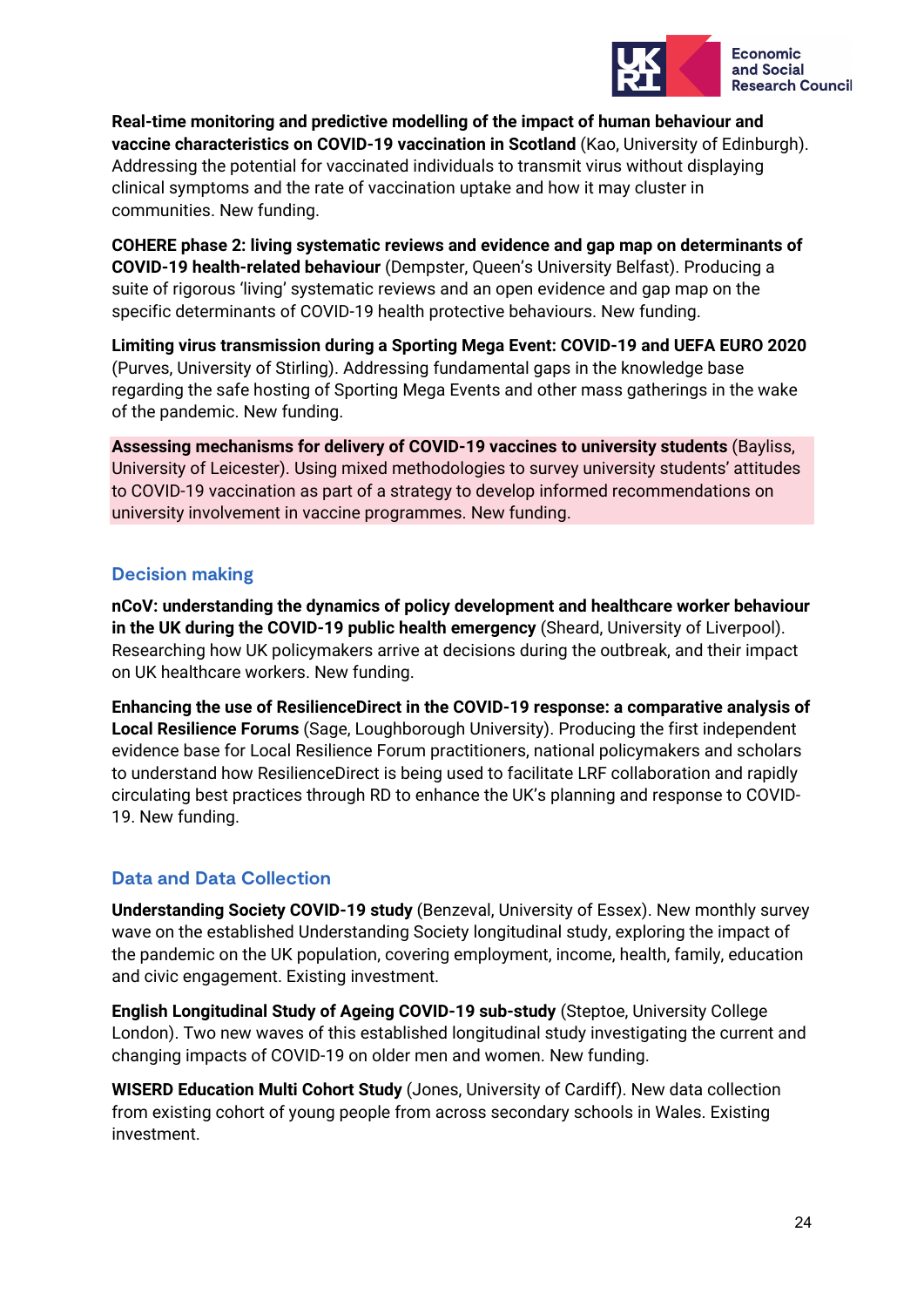

**COVID-19 app store and data flow ecologies** (Dieter, University of Warwick). Empirical analysis of emerging ecologies of COVID-19 apps and their governance through app stores, and of the data flows of prevalent apps within this domain. New funding.

**ADR Wales** (Ford, Swansea University and Jones, Welsh Government). The team has come together to leverage existing and new datasets and apply their expertise to provide evidence to reduce the impact of the epidemic on the Welsh population using the SAIL Databank, an ADR Wales partner. Existing investment.

**ADR Scotland** (Dibben, University of Edinburgh and Halliday, Scottish Government). Roger Halliday, Chief Statistician and ADR Scotland Co-Director, sits on the Scottish Government Covid-19 Advisory Group. This Group has set up a Data Task Force, which is chaired by Roger and includes in its membership ADR Scotland's other director, Professor Chris Dibben, as well as other members of the partnership. The purpose of the taskforce is to enable evidence-based policy and operational decisions by organisations in Scotland responding to the current Covid-19 situation. Existing investment.

**ADR Northern Ireland** (O'Leary, Queen's University Belfast and Carey, NISRA). Northern Ireland Statistics and Research Agency (NISRA) researchers have been assisting in the production and continuous development of official weekly deaths statistics, recently supplemented with specific analysis of Covid-19 related deaths. They are investigating how data linkage opportunities may broaden the existing evidence base to support decision making related to Covid-19, as well as the impact Covid-19 is having on society. Existing investment.

**ADR UK investment into ONS** (Stokes, ONS). Several new Covid-19 datasets have been made available in the ONS Secure Research Service (SRS). In addition, ONS is jointly leading the government's large-scale virus infection and antibody test study, for which the SRS, which receives funding from ADR UK, is hosting the data and analysis. Existing investment.

**Will COVID-19 change what the public expect of government?** (Curtice, NatCen Social Research). New waves of NatCen's mixed mode random probability panel to assess how attitudes have changed at both the aggregate and the individual level. New funding.

**Understanding the economic, social and health impacts of COVID-19 using lifetime data: evidence from 5 nationally representative UK cohorts** (Goodman, University College London). Survey data collection and novel linkages in the UK's unique series of five national longitudinal cohort studies which have captured detailed social, economic, developmental, behavioural, attitudinal, and physical and mental health data on large representative samples since birth. New funding.

**Co-producing knowledge about the impacts of emergencies/pandemics: developing remote participatory visual methods using smartphones** (Marzi, London School of Economics). Responding to the challenges of methodological co-production and participatory action research that arise during emergencies by developing an innovative remote participatory visual method using smartphones. New funding.

**Consumer Data Research Centre** (UCL / Liverpool / Oxford). The Joint Biosecurity Centre and Office for National Statistics with the support of Ministry of Housing, Communities and Local Government, with funding provided by the ESRC's Administrative Data Research UK programme, are working together to enable localities in England access to detailed local COVID-19 data by creating Local Data Spaces in the ONS Secure Research Service (SRS).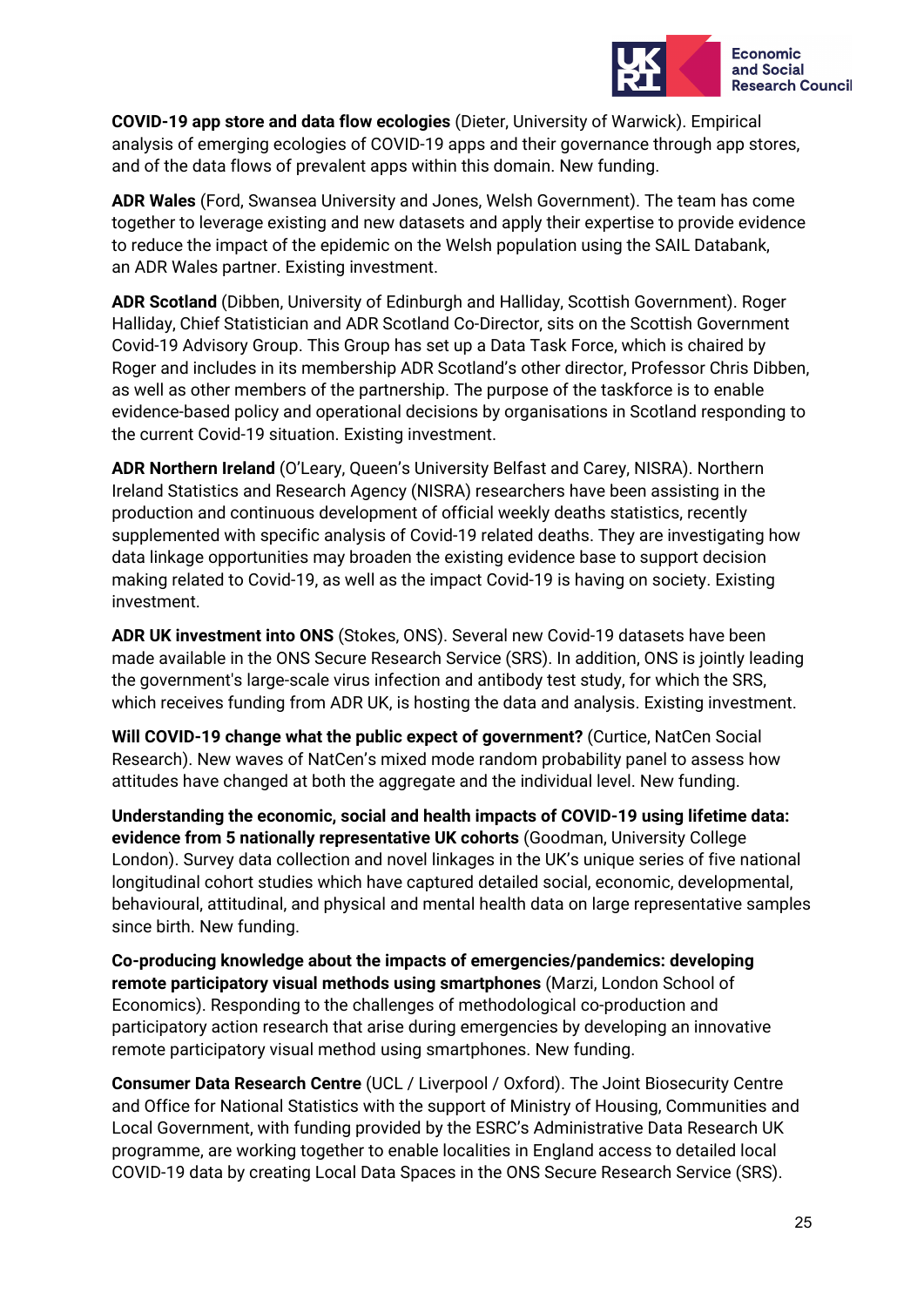

These Local Data Spaces will facilitate safe and secure access to granular COVID related data and help provide greater analytical opportunities and insights on the pandemic for Local Areas. Existing investment.

**Consumer Data Research Centre** (UCL / Liverpool / Oxford). New investment to support a GB-wide network of next-generation radar sensor devices providing continued production of nationwide footfall statistics enabling comparison of pre- and post-2020 COVID-19 lockdown footfall statistics. Existing investment.

**Changing research practice: undertaking social science research in the context of COVID-19** (Nind, National Centre for Research Methods). Challenging researchers who are conducting social research to re-consider their designs, re-think their ethics, broker different kinds of access and adapt their research methods. New funding.

**Understanding the social impacts of coronavirus under different health restrictions: longitudinal analysis using the ONS OPN COVID-19 survey** (Deeming, University of Strathclyde). Analysing, quantifying and reporting on: the social impacts of the coronavirus pandemic on people's health and subjective wellbeing (SWB) in Great Britain; the public understanding of information about the coronavirus; and how individuals, families and communities are coping and managing risks. New funding.

**COVID social mobility and opportunities study (COSMO)** (Anders, University College London). A representative cohort study investigating how the pandemic affects educational attainment and well-being, longer-term educational and career outcomes, and socioeconomic inequalities in life chances. New funding.

### **Learning from international experience**

**Centre for Competitive Advantage in the Global Economy** (CAGE) (Fetzer, University of Warwick). An international team from 12 institutions, including Harvard, Cambridge, IESE, etc, is collecting survey data on how citizens prepare for and cope with the pandemic. To date, more than 100,000 participants in 150 countries have taken part. Existing investment.

**Life with corona** (Justino, Institute of Development Studies). IDS, ISDC and UNU-WIDER collecting real time data on the coronavirus and its social and economic impacts, to build a global knowledge base about how people are dealing with the epidemic (including on focus on trust, which was key in the response to the Ebola). Existing investment.

**Centre for the Understanding of Sustainable Prosperity (CUSP)** (Elkomy, University of Surrey). Researching health, economic and social aspects including risk perception and how it adversely affects economic activity and empirically testing effects of different population characteristics and health factors on mortality rate. Existing investment.

**Trust and trustworthiness in national and global governance** (Jennings, University of Southampton). An online national survey in the UK, US and Italy which includes questions on COVID and political trust. Focus groups exploring political trust in towns and cities relating to COVID. Existing investment.

**Understanding Chinese government containment measures and their societal impacts**  (Duckett, University of Glasgow). This project compiles a database of policy documents (from government websites) that set out containment measures. It researches how these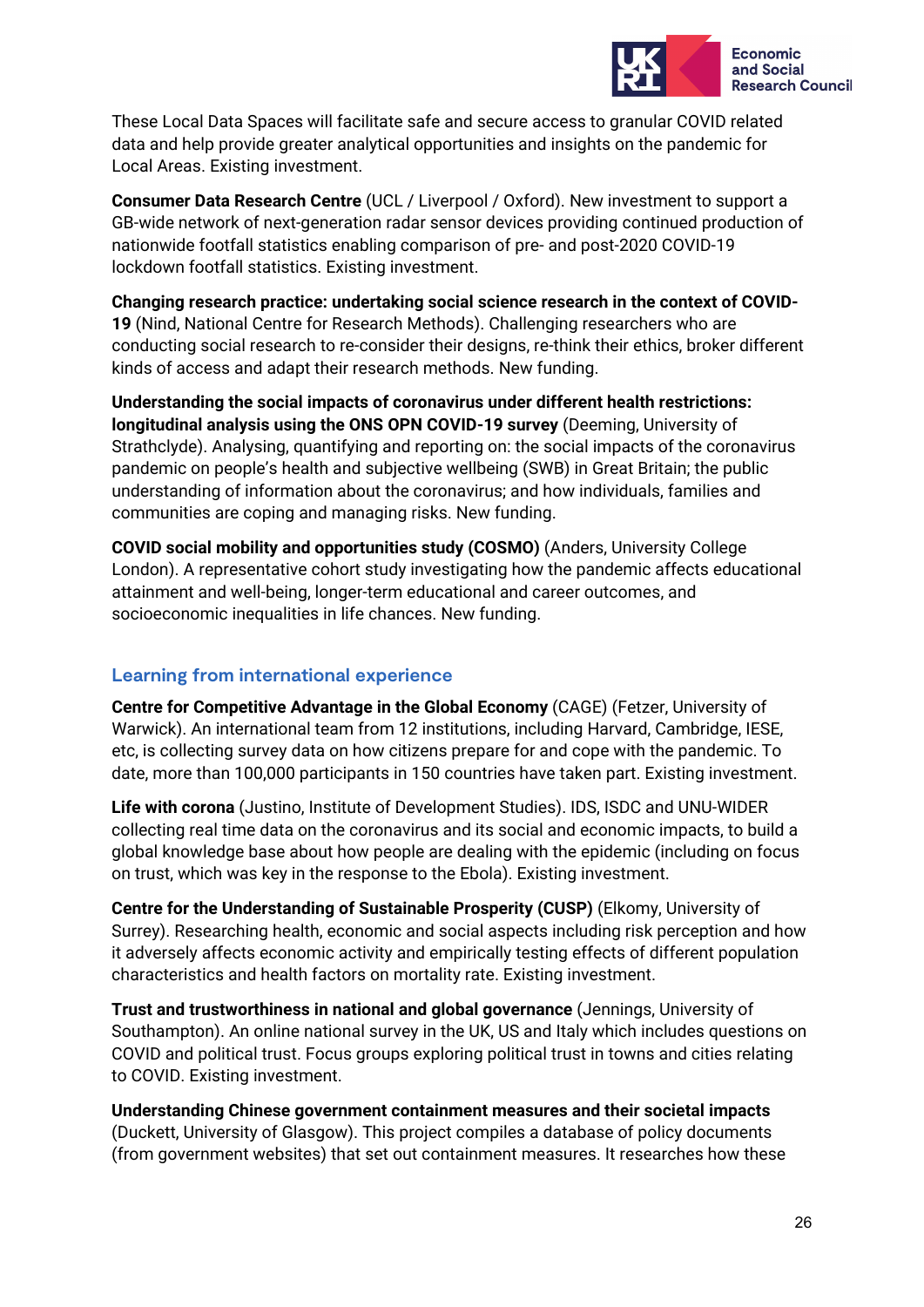

measures have evolved, use text and computational analysis of newspapers and social media, and conduct local fieldwork on societal impacts in urban/rural areas. New funding.

**Strengthening & accelerating the global research response to COVID-19 by sharing methods and knowledge between countries, networks and organisations** (Lang, University of Oxford). This project helps diffuse methods and knowledge across international networks, and facilitates knowledge sharing and the provision of policy relevant information in nations and places where existing research capacity is low. New funding.

**Optimising antibiotic use along surgical pathways: addressing antimicrobial resistance and improving clinical outcomes** (Holmes, Imperial College London)**.** Researching COVID-19 at country level to capture data from high-middle and low-income countries on political factors, economic influences, sociological trends, technological innovations, ecological factors, legislative requirements and industry (PESTELI framework). Existing investment.

**COVID-19 international comparative research and rapid knowledge exchange hub on diagnostic testing systems** (Hopkins, University of Sussex). Identifying the key elements of testing systems that have contributed to effective performance, including measures taken that have facilitated preparedness and resilience before the crisis, as well as those rapid innovations that have helped countries to deal with a fast-evolving pandemic. New funding.

**Gendering the UK's social policy response to the COVID-19 crisis** (Cook, King's College London). Gather information on global social policy responses and assessing the extent to which they are gender sensitive. New funding.

**National recovery and resilience: learning from elections during a pandemic** (James, University of East Anglia). Drawing out comparative lessons about mitigating steps that can be put in place to protect electoral integrity during the COVID-19 pandemic to develop policy recommendations for stakeholders involved in the organisation of elections in the UK and in other countries. New funding.

**Domestic abuse: harnessing learning internationally under COVID-19 (DAHLIA-19)** (Stanley, University of Central Lancashire). Harnessing the global nature of policy and practice responses to domestic violence and abuse under COVID-19 by examining policy and practice responses in the UK, Australia, Ireland and South Africa. New funding.

**Optimising COVID-19 diagnostic Testing Systems (OCTS): an international comparative study of diagnostic innovation and learning** (Hopkins, University of Sussex). Studying how leading countries are organising and using national and regional diagnostic testing systems in order to reduce COVID-19 mortality per capita in their populations, to avoid or shorten lockdowns and reduce economic impacts from the pandemic. New funding.

### **Communication**

**Centre for Corpus Approaches to Social Science** (Semino, Lancaster University). Researching international communication and use of metaphors around COVID-19. Existing investment.

**British Election Study** (Fieldhouse, University of Manchester). Wave 20 of the BES internet panel will ask questions on COVID-19 and its impact on political opinion including exposure (individual and family), evaluations/handling and impact on issue position and salience. Existing investment.